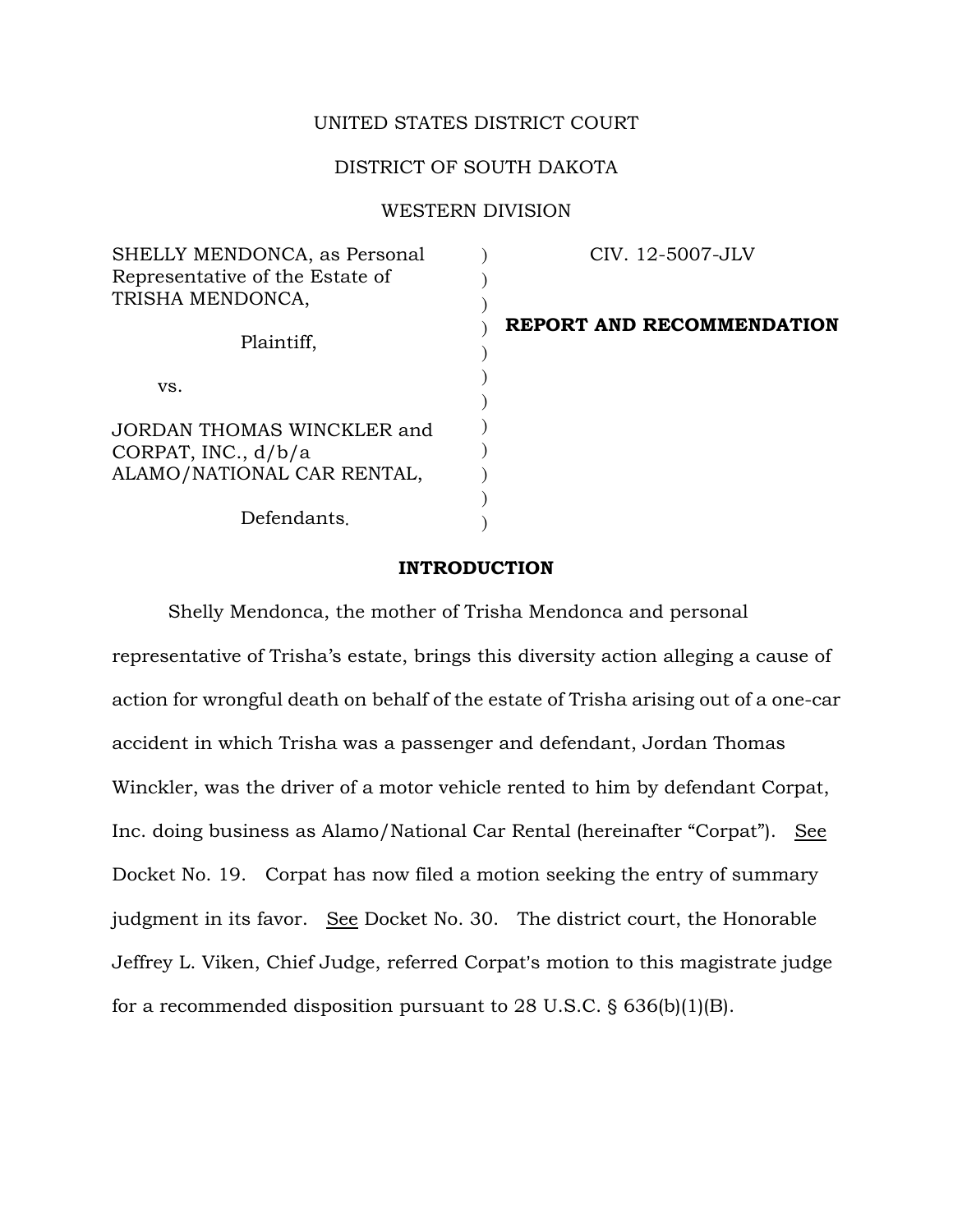#### **FACTS**

The parties largely agree upon the facts, which are as follows as reflected in the source materials filed by the parties as well as in the parties' statements of material fact. Disagreements, where applicable, are noted.

On July 28, 2011, defendant Jordan Winckler and Trisha Mendonca arrived at the Corpat car rental desk in the Jackson Hole, Wyoming, airport. See Docket No. 33-2,at 10, 36 (Deposition of Dakotah Dayton); Docket No. 33-3, at  $21-22$  (Deposition of Jordan Winckler).<sup>1</sup> They intended to rent a car to travel to Sioux Falls, South Dakota, to attend a family reunion on Mr. Winckler's side of the family. See Docket No. 33-3, at 21. On the way out to the airport, Mr. Winckler and Ms. Mendonca shared a small full joint of marijuana. See Docket No. 33-3, at 24–25. At the time, both Mr. Winckler and Ms. Mendonca were residents of Wyoming. See Docket No. 33-3, at 30; Docket No. 33-4, at 4.

On July 28, 2011, Mr. Winckler's right hand was in a removable splint as he had previously fallen on glass and severed three tendons in his wrist that affected his pinky, ring, and middle fingers on his right hand. See Docket No. 33-3, at 27–28. Mr. Winckler had recently had surgery to repair the damage to his finger nerves, but he was still recovering. Id. In Mr. Winckler's own words, he could use his fingers on his right hand, but he could not do anything "too

<sup>1</sup> With regard to the depositions of Dakotah Dayton and Jordan Winckler, Docket entries 33-2 and 33-3, respectively, the court cites to the page number of the deposition—*not* the docket entry page number.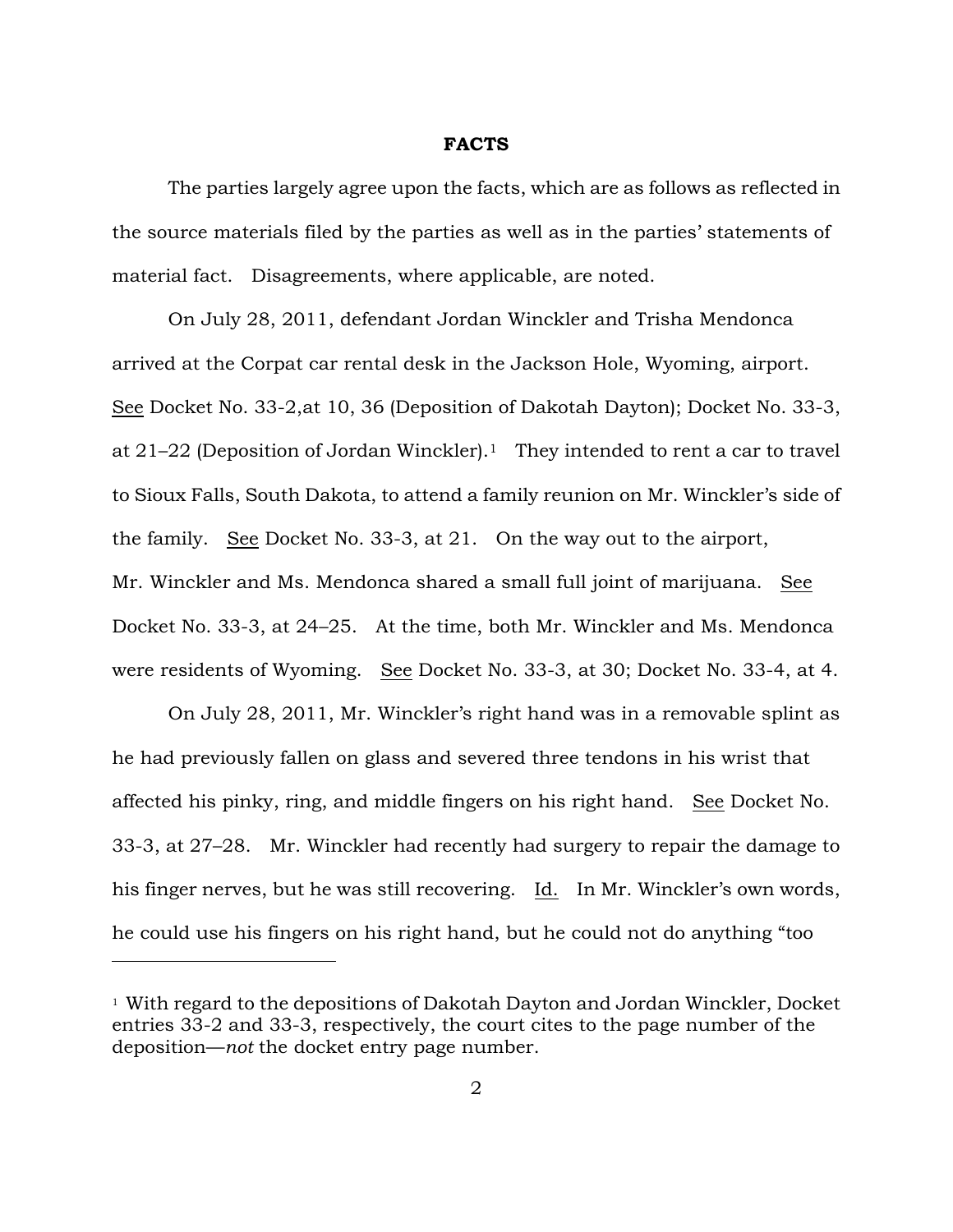crazy" with them.2 Id. Mr. Winckler drove to the Jackson Hole airport himself. See Docket No. 33-2, at 33; Docket No. 33-3, at 24. His right hand was in the splint during this drive. See Docket No. 33-3, at 27–28.

The attendant at the Corpat desk who assisted Mr. Winckler was Dakotah Dayton. See Docket No. 33-2, at 36–37; Docket No. 33-3, at 21. Mr. Dayton had worked for Corpat for fourteen years since he dropped out of high school in the eleventh grade, starting out washing cars. See Docket No. 33-2, at 9-11. On July 28, 2011, Mr. Dayton was the manager of the Jackson Hole Corpat office. See Docket No. 33-2, at 9.

About a week prior to his arrival at the Corpat desk on July 28, 2011, Mr. Winckler had telephoned Mr. Dayton. See Docket No. 33-2, at 19–20. The two men were previously acquainted because they had played on the same flag football team together, although the two were not friends and did not socialize with each other aside from playing football together. See Docket No. 33-2, at

<sup>2</sup> Plaintiff asserts that Mr. Winckler had *no* use of his right hand at the time of the accident. See Docket No. 40, at ¶ 26. This assertion is not supported by Mr. Winckler's testimony. See Docket No. 33-3, at 28–29. Mr. Winckler was asked if he was not supposed to use his hand at all due to his injury and subsequent surgery. Id. at 28. He responded: "No. I was able to start by then to slowly, you know, try to use my fingers. Nothing too crazy, because the tendons had just been re-fused. So you know, you don't want to put too much strain on them because they have a possibility of, you know, re [injury]." Id. at 28–29.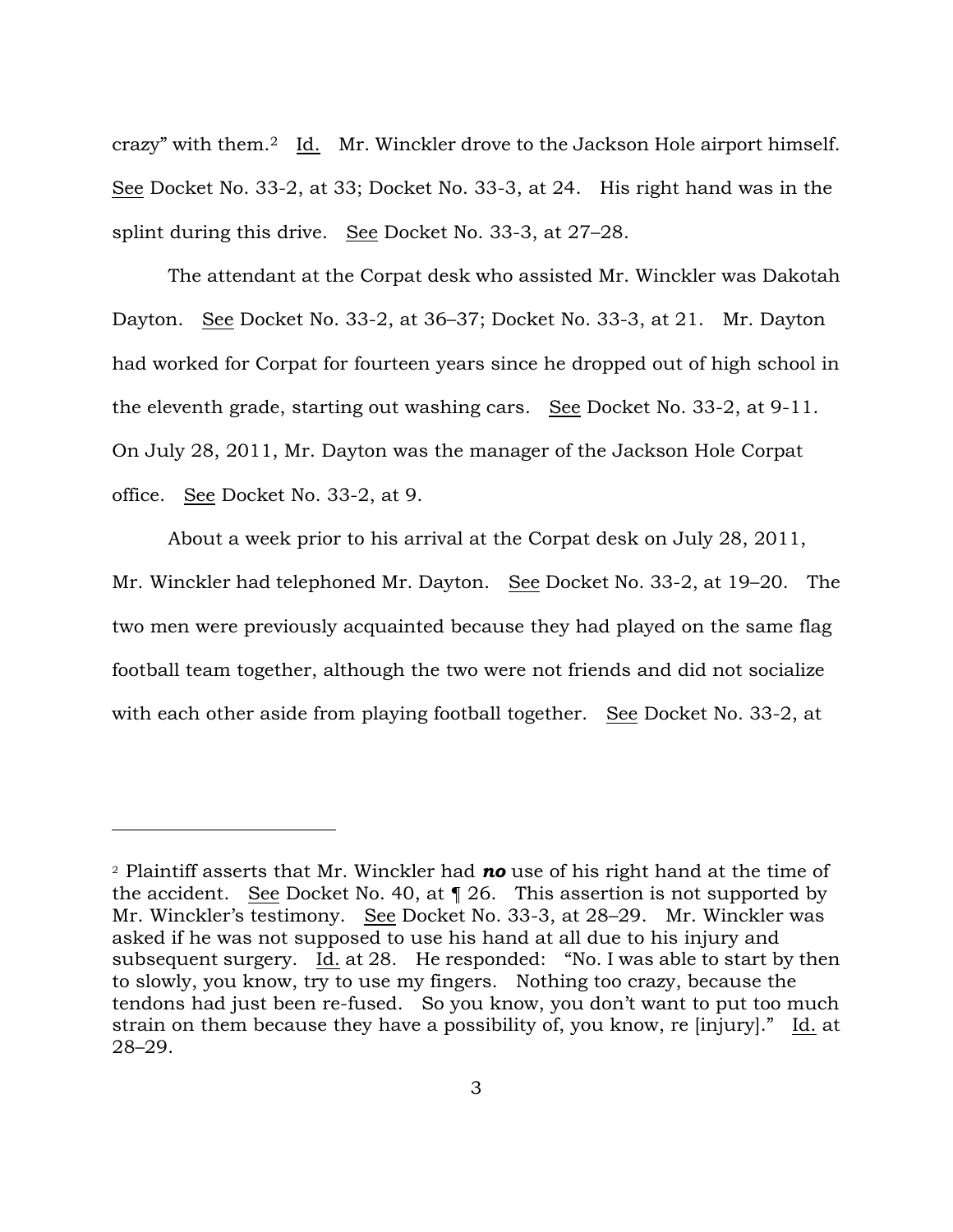12–13, 16, 18-–9.<sup>3</sup> The purpose of Mr. Winckler's phone call was to inquire whether Mr. Dayton could give him a "good price" on a car rental. Id. at 19–20.

Upon Mr. Winckler's presentation at the Corpat desk, Mr. Dayton observed nothing unusual about Mr. Winckler's appearance or demeanor, in spite of his recent ingestion of marijuana. See Docket No. 33-2, at 38–40. Mr. Winckler did not display bloodshot or glassy eyes. Id. at 39. His behavior was normal. Id. Mr. Dayton had no knowledge, nor observed anything to indicate, that Mr. Winckler had ingested marijuana immediately prior to arriving at the Corpat desk. See id.; Docket No. 33-3, at 26–26. Moreover, Mr. Dayton did not know Mr. Winckler used marijuana in general. Docket No. 33-2, at 19. Mr. Dayton testified that if he had known that Mr. Winckler was impaired, he would not have rented a vehicle to him. See Docket No. 33-2, at 39. Mr. Dayton was familiar with the effects of marijuana on its users. Id. at 18–19.

Although Mr. Dayton did observe the removable splint on Mr. Winckler's right hand, he did not make inquiry of Mr. Winckler to ascertain how he had injured his hand or what the functionality of his hand was at the time of the car rental. See Docket No. 33-2, at 37. Mr. Dayton testified that he knew Mr. Winckler had driven himself out to the airport with the splint on, so Mr. Dayton assumed that Mr. Winckler was capable of driving despite the

<sup>&</sup>lt;sup>3</sup> Plaintiff asserts that Mr. Dayton and Mr. Winckler were friends. See Docket No. 39, at ¶ 2. This was specifically denied by both men—Mr. Winckler did not even know Dakotah's last name. See Docket No. 33-3, at 21.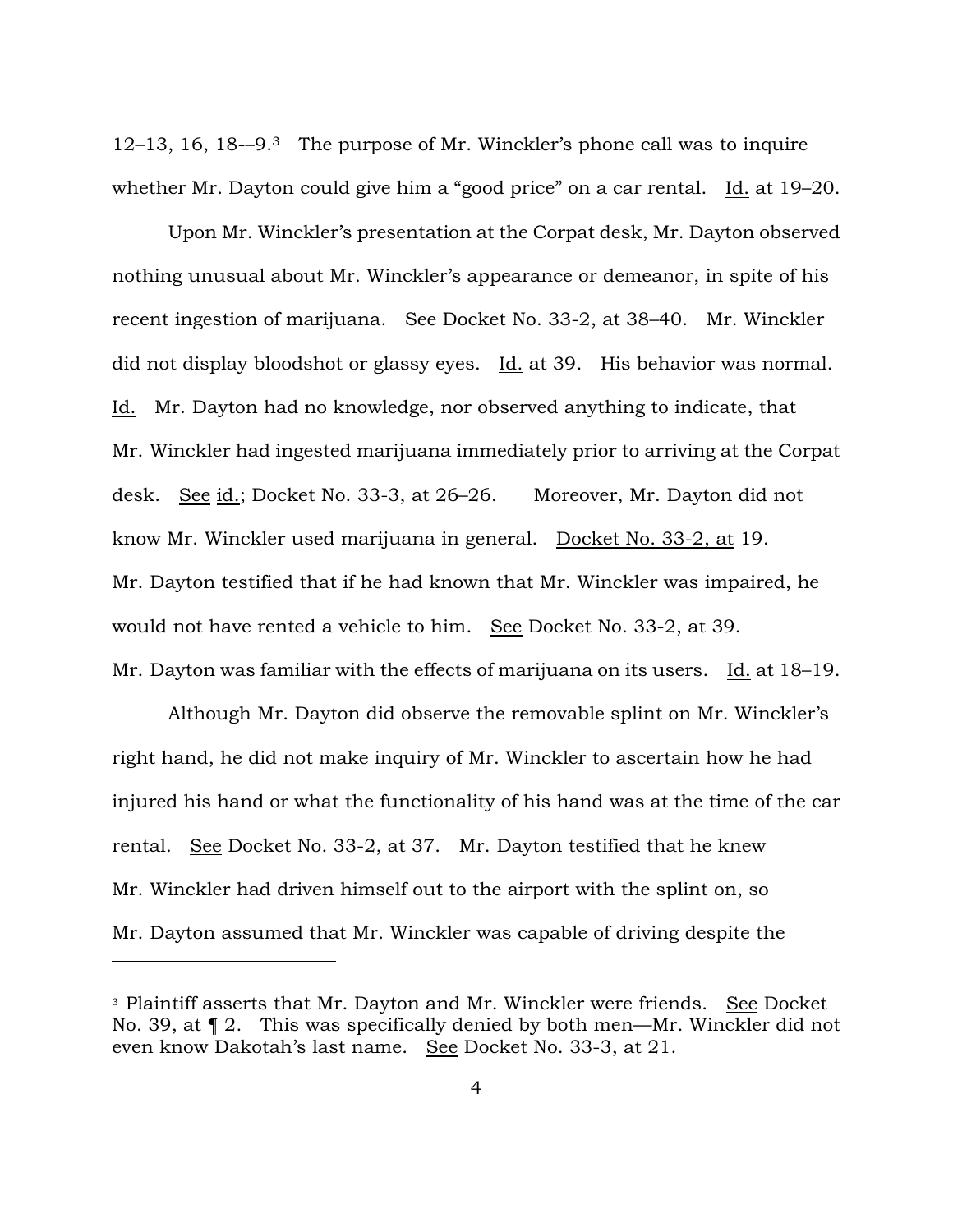apparent injury to his right hand. Id. at 38. The Corpat car was rented to Mr. Winckler. See Docket No. 33-2, at 22, 31, 44; Docket No. 33-3, at 22.

Mr. Dayton verified that Mr. Winckler had a valid driver's license. See Docket No. 33-2, at 22; Docket No. 33-3, at 22. In filling out the rental car agreement, Mr. Winckler represented to Mr. Dayton that he had his own automobile liability insurance. See Docket No. 33-2, at 25–26. Mr. Dayton offered Mr. Winckler insurance coverage through Corpat, but Mr. Winckler declined the Corpat insurance. Id. Mr. Dayton did not ask Mr. Winckler to show him proof of his personal automobile liability insurance. Id. It was Corpat's policy not to require renters to show proof of insurance. Id. In fact, Mr. Winckler did not have automobile liability insurance at the time he rented the Corpat vehicle. See Docket No. 33-2, at 25–27; Docket No. 33-3, at 22.

The vehicle Mr. Dayton rented to Mr. Winckler was a 2011 Chevrolet Impala, which was almost brand new. See Docket No. 33-1; Docket No. 33-2, at 41; Docket No. 33-5, at 1. The Impala had approximately 3,200 miles on it at the time of the rental. See Docket No. 33-2, at 41.

After renting the Corpat vehicle, Mr. Winckler and Trisha Mendonca left Jackson Hole at approximately 5:00 p.m. en route to Sioux Falls, South Dakota. See Docket No. 33-3, at 23. The two stopped at least once on the trip to sleep for a few hours. Id. at 23–24. At approximately 6:00 a.m. on July 29, 2011, just east of Rapid City near Exit 67A on the Interstate 90 exit for Liberty Boulevard at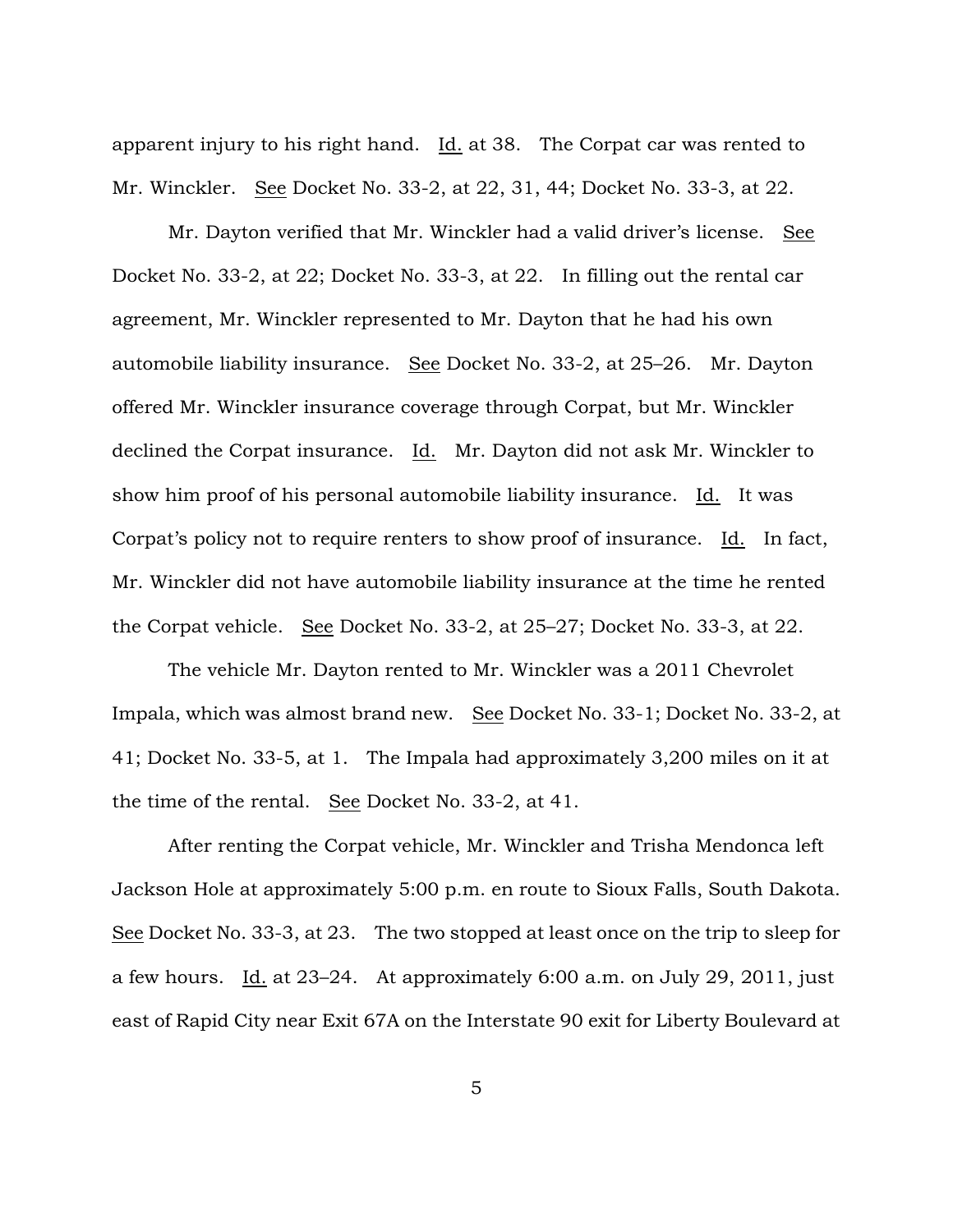the Ellsworth Air Force Base, Mr. Winckler lost control of the Corpat rental car. Id. at 37–38. He testified that he heard a sound like a tire popping immediately before losing control. Id. The highway patrol report on the accident suggested that Mr. Winckler fell asleep at the wheel. See Docket No. 33-7, at 6–7 (South Dakota Highway Patrol Accident Reconstruction Report). Mr. Winckler denies this. See Docket No. 33-3, at 37–38, 43–44. Plaintiff does not suggest that Mr. Winckler lost control of the car due to the injury to his right hand.

The Impala struck a guard rail, became airborne, and then rolled. See Docket No. 33-3, at 38-–0. Trisha Mendonca, who was not wearing a seat belt at the time, was thrown from the car and died at the scene of the accident. Id. at 37–39. Sobriety tests were administered to Mr. Winckler immediately after the accident and he was found to be unimpaired, although it was later determined that he did have cannabinoids in his system. Id. at 44–46; see also Docket No. 33-5, at 3 (South Dakota Highway Patrol Accident Report); Docket No. 33-7, at 4. Drug paraphernalia was found in the wrecked Impala. See Docket No. 33-6 (South Dakota Highway Patrol Case Report). Mr. Winckler testified that he did not smoke any additional marijuana after renting the Impala from Corpat. See Docket No. 33-3, at 26.

Shelly Mendonca, Trisha's mother, was appointed by a Wyoming state court to act as the personal representative of Trisha's estate. See Docket No. 19, at ¶ 8. Shelly is a resident of Wyoming. Id. at ¶ 3. Shelly now brings an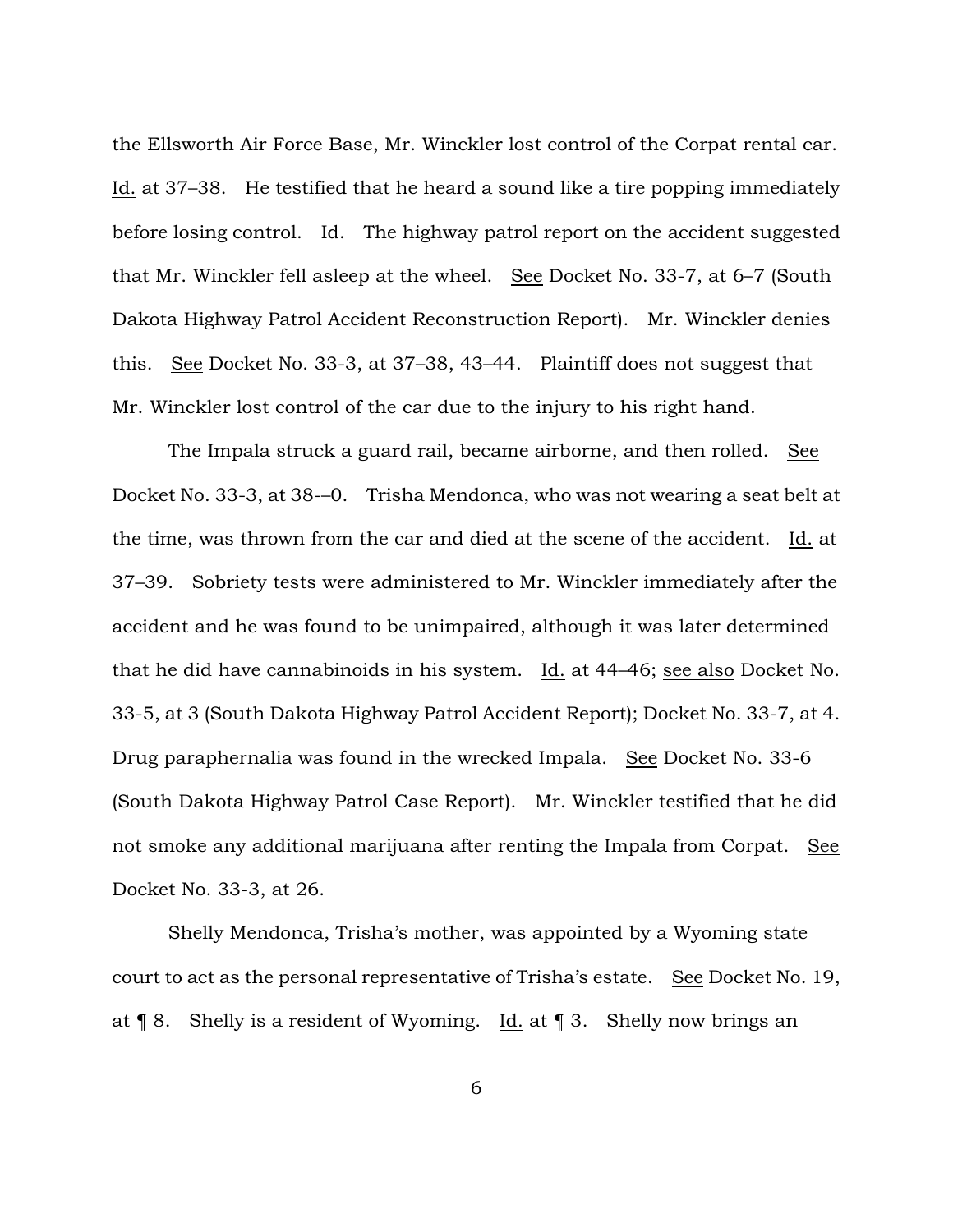action for wrongful death against Mr. Winckler, alleging negligence. In addition, she brings a claim of negligent entrustment against Corpat, alleging that it was negligent in renting the vehicle to Mr. Winckler on July 28, 2011,<sup>4</sup> in Wyoming based on Mr. Winckler's ingestion of marijuana and his injured hand.<sup>5</sup> Id. at ¶ 22–28. Corpat now moves for summary judgment in its favor. See Docket No. 30. Both Ms. Mendonca and Mr. Winckler resist, arguing that genuine issues of material fact exist that prevent the issuance of summary judgment in Corpat's favor. See Docket Nos. 34, 38.

#### **DISCUSSION**

### **A. Summary Judgment Standard**

 $\overline{a}$ 

Under Rule 56(a) of the Federal Rules of Civil Procedure, summary judgment is appropriate where the moving party "shows that there is no genuine dispute as to any material fact and the movant is entitled to judgment as a matter of law." FED. R. CIV. P. 56(a).

The court must view the facts, and inferences from those facts, in the light most favorable to the nonmoving party. See Matsushita Elec. Co. v. Zenith Radio Corp., 475 U.S. 574, 587–88 (1986) (citing United States v. Diebold, Inc., 369 U.S. 654, 655 (1962)); Helton v. Southland Racing Corp., 600 F.3d 954, 957

<sup>4</sup> The amended complaint states that the entrustment occurred on July 29, but in fact the vehicle was rented on July 28. See Docket No. 33-1.

<sup>&</sup>lt;sup>5</sup> Ms. Mendonca does not assert any claim against Corpat based on the condition of the rental car, its tires, or on the basis that Corpat failed to ensure that Mr. Winckler had automobile liability insurance.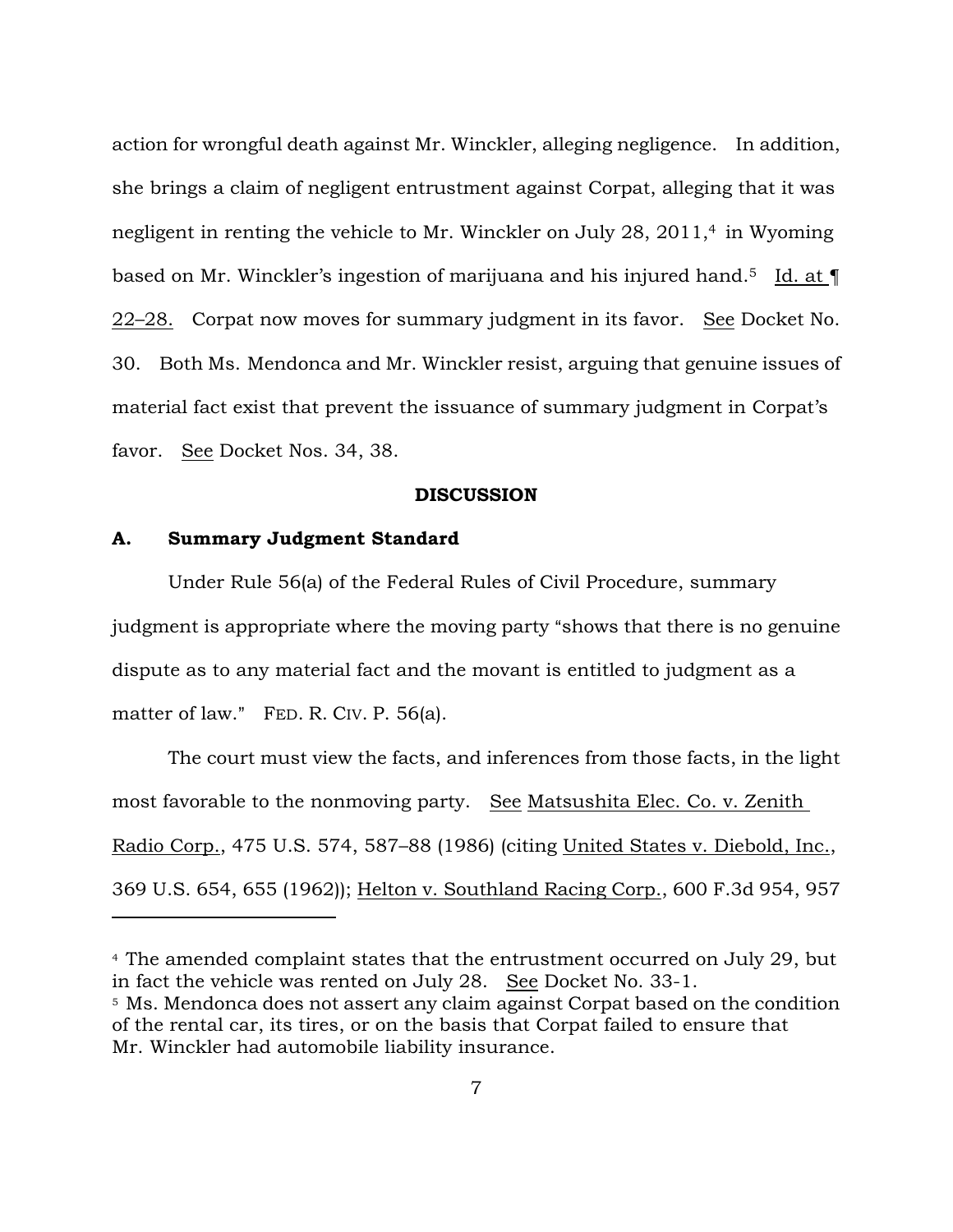(8th Cir. 2010) (per curiam). Summary judgment will not lie if the evidence is such that a reasonable jury could return a verdict for the nonmoving party. See Anderson v. Liberty Lobby, Inc., 477 U.S. 242, 248 (1986); Allison v. Flexway Trucking, Inc., 28 F.3d 64, 66 (8th Cir. 1994).

The burden is placed on the moving party to establish both the absence of any genuine issue of material fact and that the moving party is entitled to judgment as a matter of law. FED. R. CIV. P. 56(a). Once the movant has met its burden, the nonmoving party may not simply rest on the allegations in the pleadings, but must set forth specific facts, by affidavit or other evidence, showing that a genuine issue of material fact exists. Anderson, 477 U.S. at 256; FED. R. CIV. P. 56(e) (each party must properly support its own assertions of fact and properly address the opposing party's assertions of fact, as required by Rule 56(c)).

The underlying substantive law identifies which facts are "material" for purposes of a motion for summary judgment. Anderson, 477 U.S. at 248. "Only disputes over facts that might affect the outcome of the suit under the governing law will properly preclude the entry of summary judgment. Factual disputes that are irrelevant or unnecessary will not be counted." Id. (citing 10A CHARLES ALAN WRIGHT, ARTHUR R. MILLER & MARY KAY KANE, FEDERAL PRACTICE AND PROCEDURE § 2725, at 93–95 (3d ed. 1983)). "[T]he mere existence of *some* alleged factual dispute between the parties will not defeat an otherwise properly

8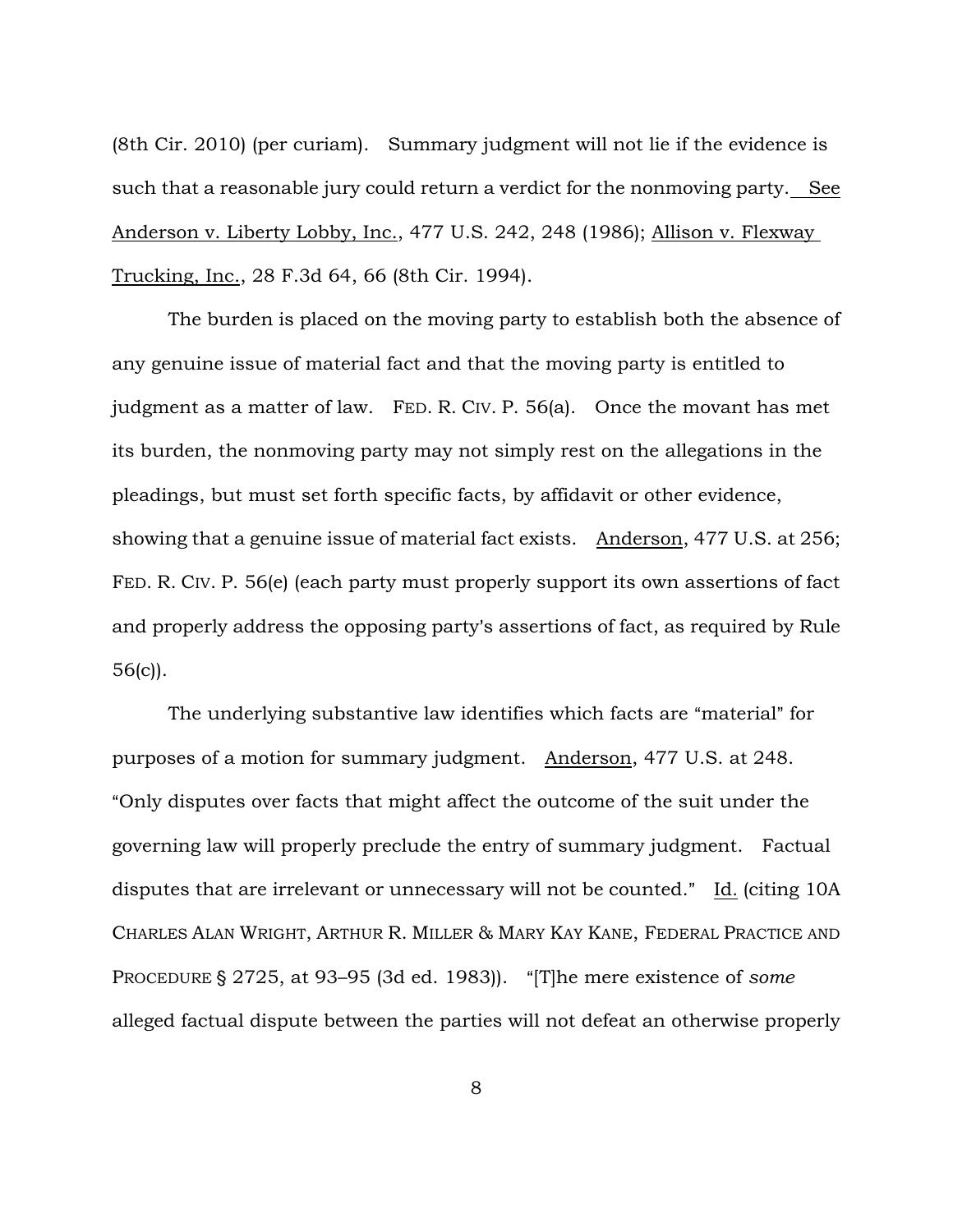supported motion for summary judgment; the requirement is that there be no *genuine* issue of *material* fact." Id. at 247–48.

Essentially, the availability of summary judgment turns on whether a proper jury question is presented: "The inquiry performed is the threshold inquiry of determining whether there is the need for a trial—whether, in other words, there are any genuine factual issues that properly can be resolved only by a finder of fact because they may reasonably be resolved in favor of either party." Id. at 250.

# **B. The Graves Amendment Does Not Preempt Plaintiff's Claim**

Corpat argues that the Graves Amendment, 49 U.S.C. § 30106(a),

preempts plaintiff's claim against Corpat. The Graves Amendment provides as follows:

An owner of a motor vehicle that rents or leases the vehicle to a person (or an affiliate of the owner) shall not be liable under the law of any State or political subdivision thereof, by reason of being the owner of the vehicle (or an affiliate of the owner), for harm to persons or property that results or arises out of the use, operation, or possession of the vehicle during the period of the rental or lease, if—

- (1) the owner (or an affiliate of the owner) is engaged in the trade or business of renting or leasing motor vehicles; and
- (2) there is no negligence or criminal wrongdoing on the part of the owner (or an affiliate of the owner).

See 49 U.S.C. § 30106(a) (2012).

Plaintiff's claim against Corpat is not one of vicarious liability. Instead,

plaintiff asserts that Corpat was itself affirmatively guilty of negligence in renting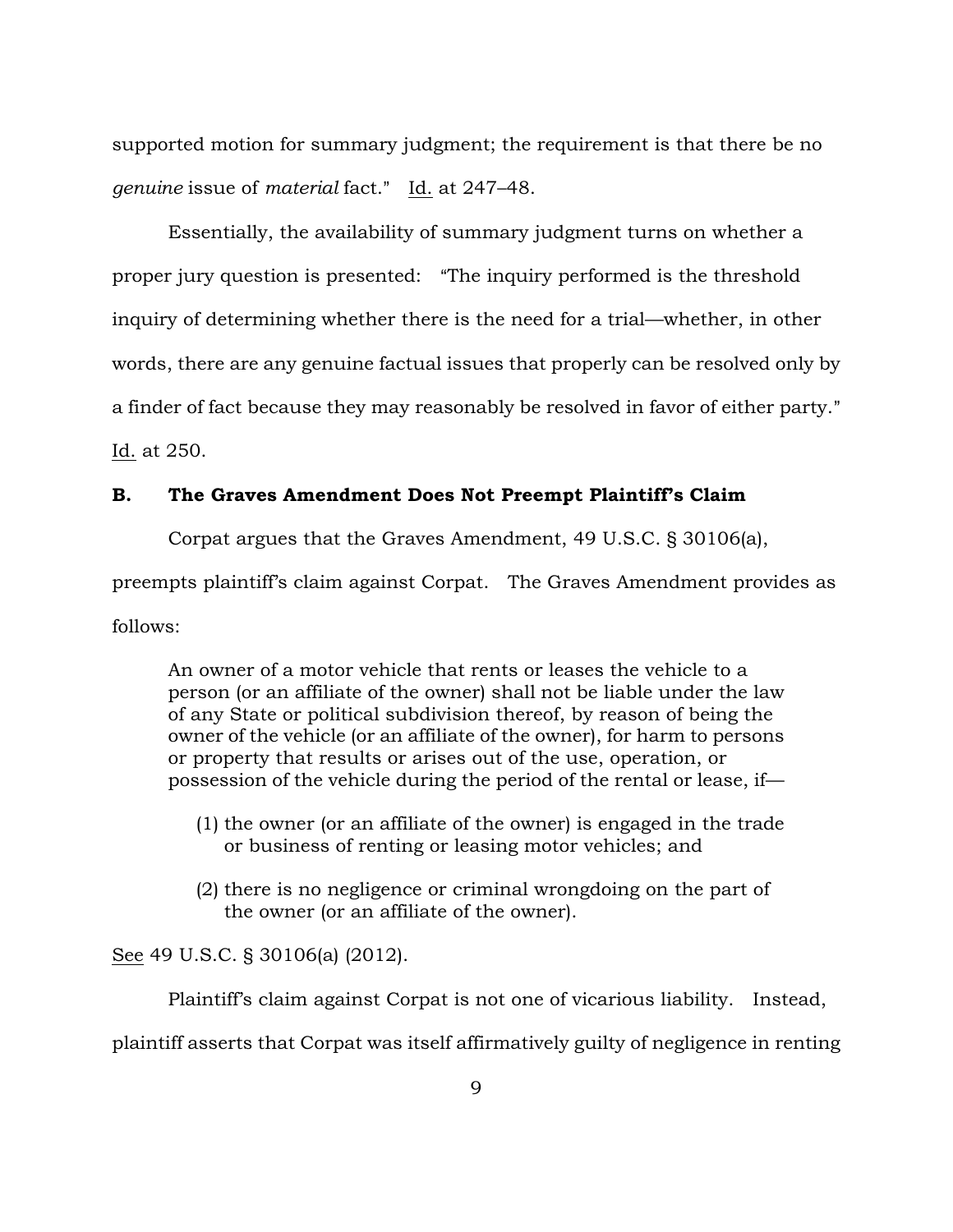the vehicle to Jordan Winckler because Corpat knew or should have known that Mr. Winckler was incompetent to drive. This is a separate, independent basis of negligence asserted against Corpat. It is not an assertion of liability against Corpat based solely on its derivative liability for Mr. Winckler's negligence. Thus, plaintiff's claim comes within the savings clause of subparagraph two of the amendment. Accordingly, the Graves Amendment does not preempt plaintiff's claim of negligent entrustment against Corpat. See Carton v. Gen. Motors Acceptance Corp., 611 F.3d 451, 455–56, 457–59 (8th Cir. 2010) (Graves Amendment preempted plaintiff's claim of vicarious liability, but did not preempt plaintiff's common law claim of negligent entrustment).

### **C. Conflict of Laws**

The parties discuss the law of negligent entrustment, assuming that South Dakota law applies. See Docket Nos. 30-31, 34, 38, 41. However, the court notes that Mr. Winckler, Trisha Mendonca, and Mr. Dayton were all residents of Wyoming at the time that Corpat rented the vehicle to Mr. Winckler and the rental agreement was entered into in Wyoming. Thus, the first question presented is whether Wyoming law or South Dakota law applies.

A forum court applies its own conflict of laws rules. RESTATEMENT (SECOND) CONFLICTS OF LAWS § 6(1) (1971). Therefore, this court, sitting in diversity, applies the conflict of laws rules of South Dakota. Erie R.R. Co. v. Tompkins, 304 U.S. 64, 78 (1938); see also Klaxon Co. v. Stentor Elec. Mfg. Co.,

10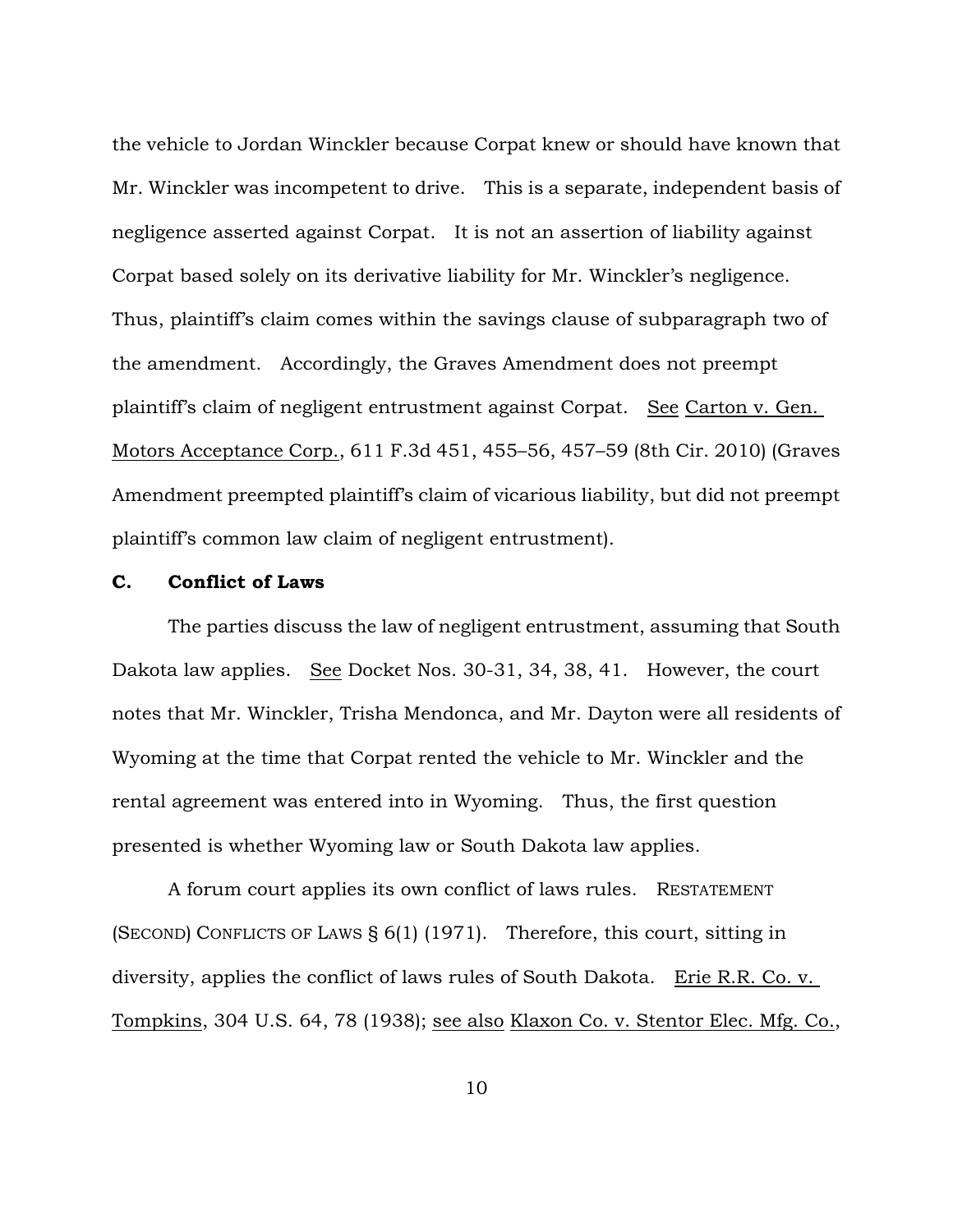313 U.S. 487, 496 (1941); Penney v. Praxair, Inc., 116 F.3d 330, 333 n.4 (8th Cir. 1997). South Dakota formerly employed the *lex loci delecti* choice of law rule in torts, which held that the rights and liabilities which arise out of a tortious occurrence are to be determined by the law where the tort occurred. See Chambers v. Dakotah Charter, Inc., 488 N.W.2d 63, 65 (S.D. 1992). However, in 1992, South Dakota abandoned the *lex loci* rule and adopted the "most significant relationship" approach as described in the Restatement (Second) of Conflicts of Laws. Id. at 67. That approach is described as follows:

- (1) The rights and liabilities of the parties with respect to an issue in tort are determined by the local law of the state which, with respect to that issue, has the most significant relationship to the occurrence and the parties under the principles stated in § 6.
- (2) Contacts to be taken into account in applying the principles of § 6 to determine the law applicable to an issue include:
	- (a) [t]he place where the injury occurred,
	- (b) [t]he place where the conduct causing the injury occurred,
	- (c) [t]he domicile, residence, nationality, place of incorporation and place of business of the parties, and
	- (d) [t]he place where the relationship, if any, between the parties is centered.
- Id. at 68 (quoting RESTATEMENT (SECOND) OF CONFLICT OF LAWS § 145 (1971))

("These contacts are to be evaluated according to their relative importance with

respect to particular issue."). The principles to be considered under § 6 are:

(1) A court, subject to constitutional restrictions, will follow a statutory directive of its own state on choice of law.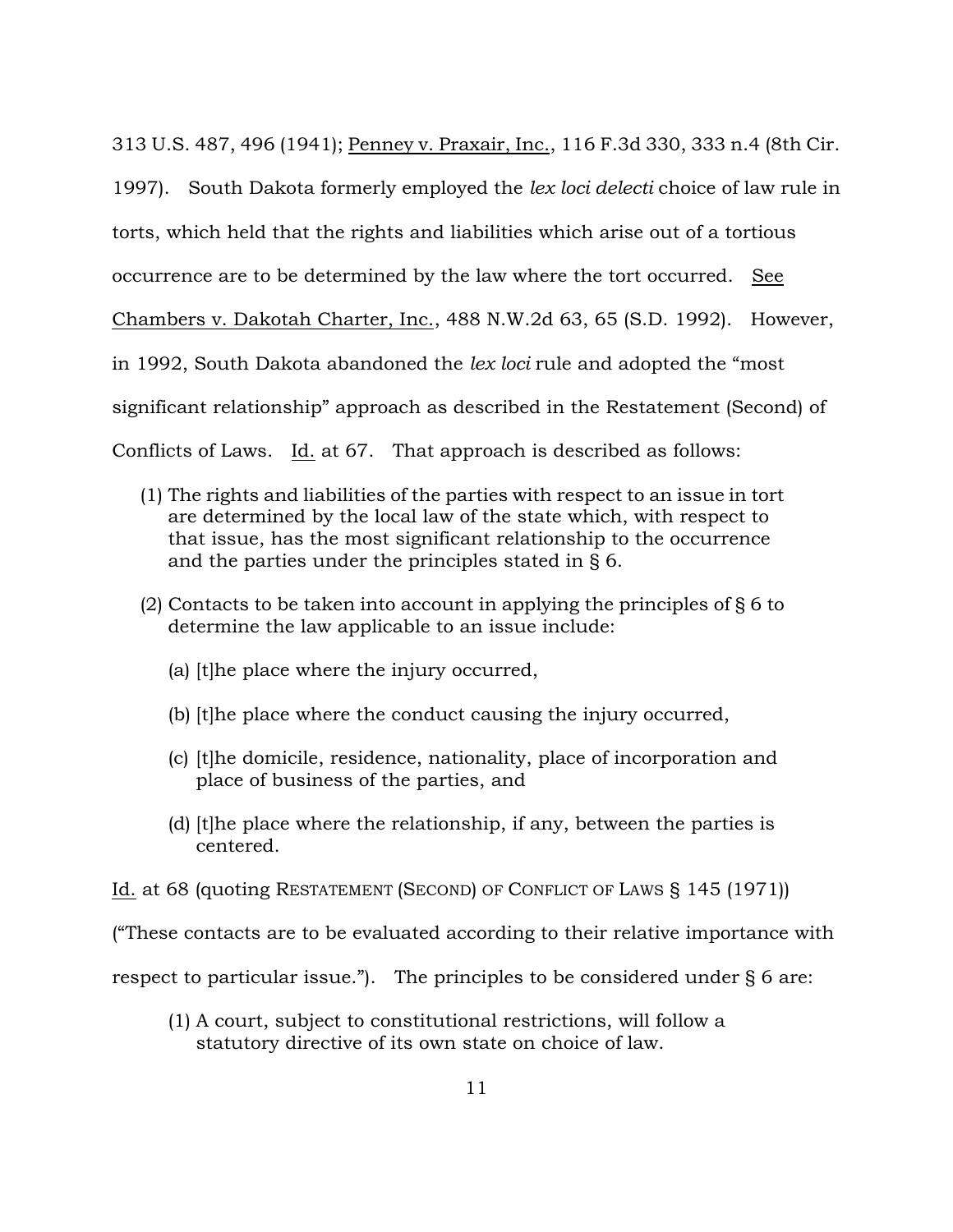- (2) When there is no such directive, the factors relevant to the choice of the applicable rule of law include
	- (a) [t]he needs of the interstate and international systems,
	- (b) [t]he relevant policies of the forum,
	- (c) [t]he relevant policies of other interested states and the relative interests of those states in the determination of the particular issue,
	- (d) [t]he protection of justified expectations,
	- (e) [t]he basic policies underlying the particular field of law,
	- (f) [c]ertainty, predictability and uniformity of result, and
	- (g) [e]ase in the determination and application of the law to be applied.

Id. (quoting RESTATEMENT (SECOND), supra, § 6 (1971)). The court applies both § 145 and § 6 to the facts of this case.

# **1. Section 145 Factors**

In the Chambers decision, the South Dakota Supreme Court applied the law of South Dakota to determine whether the plaintiff was comparatively negligent. Id. at 68–69. The facts of that case were that the plaintiff, a South Dakota resident, was a passenger on a bus owned by a South Dakota corporation. Id. at 63–64. The bus was chartered in Sioux Falls, South Dakota, to take thirty-five people to a Tae Kwon Do tournament in Arkansas and then back to South Dakota. Id. at  $64$ . The plaintiff was injured when she slipped on candy on the floor of the bus while the bus was in Missouri. Id. The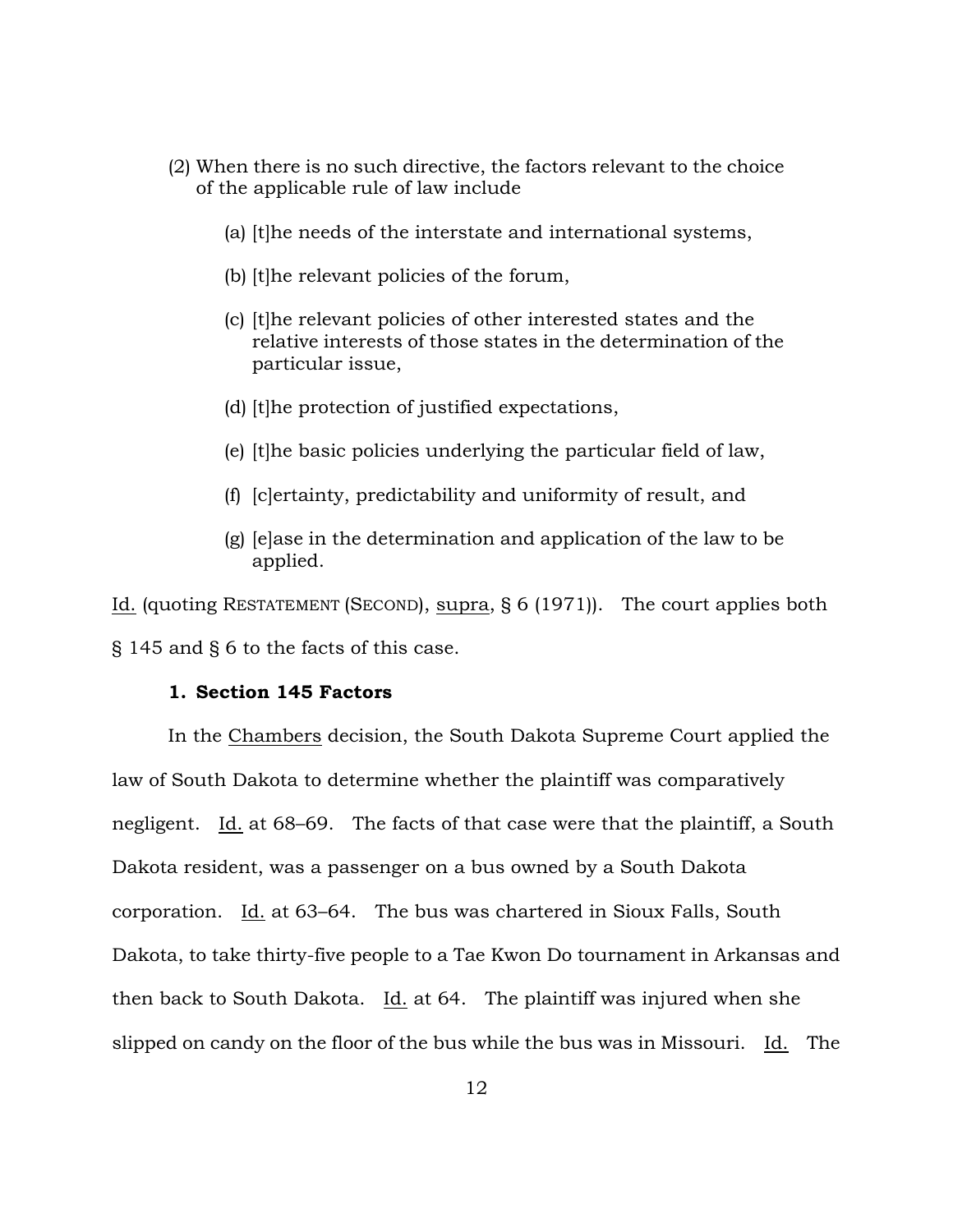plaintiff alleged that the bus company was negligent because its driver had earlier distributed the candy to children on the bus while the bus was still in South Dakota. Id.

The court concluded that all of the important contacts were with South Dakota and that Missouri had no interest in applying its own comparative negligence law to South Dakota parties. Id. at 68–69. Bolstering the court's conclusion was its observation that the laws of both states were easy to apply and that the differences between the two laws were so minor that there would be few differences in results. Id. at 69. See also Schmaltz v. W. Horizons Living Ctrs., Civ. No. 10-5032, 2010 WL 4628683, at \*11–12 (D.S.D. Nov. 8, 2010) (applying North Dakota law to action claiming negligence by nursing home where contract for nursing home care was entered into in North Dakota, and both the nursing home and the plaintiff were residents of North Dakota at the time the injury occurred).

Likewise, in Selle v. Pierce, the South Dakota Supreme Court applied the law of the state where the majority of the contacts occurred. Selle v. Pierce, 494 N.W.2d 634 (S.D. 1993). In that action, Selle, a Nebraska resident, alleged that Pierce had defamed him in a letter written in Nebraska, mailed from Nebraska, and which was written about Selle's participation on a Nebraska committee. Id. at 635. The letter was published in South Dakota to one South Dakota resident, and in Nebraska to several members of the committee, who were Nebraska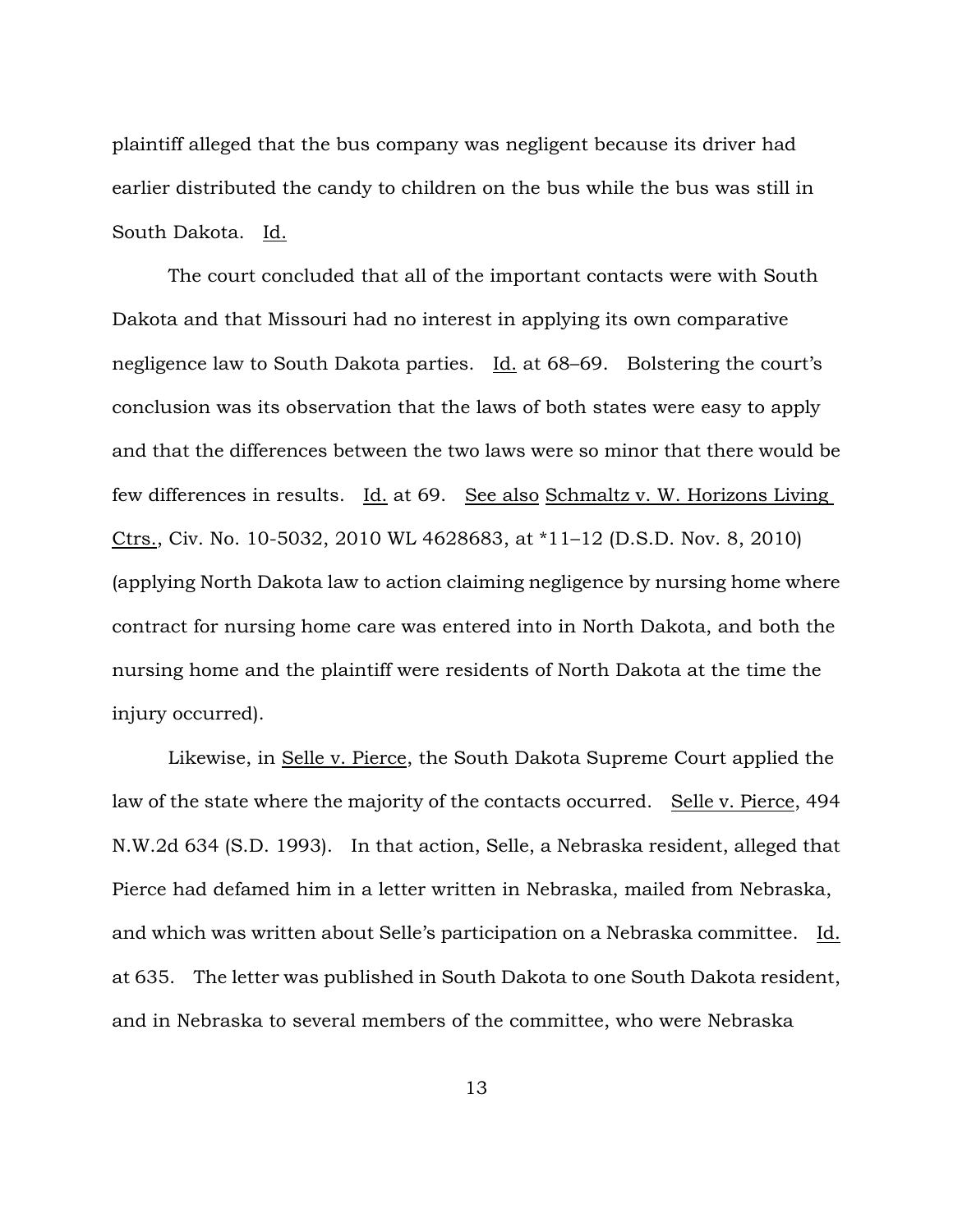residents. Id. at 635–36. Although Selle owned property in South Dakota, licensed his vehicles in South Dakota, and did the majority of his socializing and day-to-day business in South Dakota, the court applied Nebraska law. Id. at 637.

In so ruling, the court noted that the relationship between Selle and Pierce was centered in Nebraska and the alleged defamation arose out of Selle's participation on a Nebraska committee. Id. In addition, the court held that the defamation laws of Nebraska and South Dakota were nearly identical, with the exception of punitive damages. Id.

In Cates v. Creamer, the Fifth Circuit addressed a choice of law question in the context of a car rental company, Hertz. Cates v. Creamer, 431 F.3d 456 (5th Cir. 2005). In that case, Creamer rented a Hertz car in Florida for the purpose of traveling to a family reunion in Texas. Id. at 458–59. Under the terms of the rental agreement, Creamer could drive the car anywhere in the United States, but he was obligated to return the car to Hertz in Florida. Id. at 459. Creamer then hit Cates' car, injuring Cates. Id. A lawsuit was filed in United States District Court for the Northern District of Texas and the court had to decide whether to apply Florida law or Texas law. Id.

Applying the "most significant relationship" approach of the Restatement (Second) of Conflicts of Laws, which Texas state courts had adopted, the court concluded that Florida law should apply to determine Hertz's liability. Id. at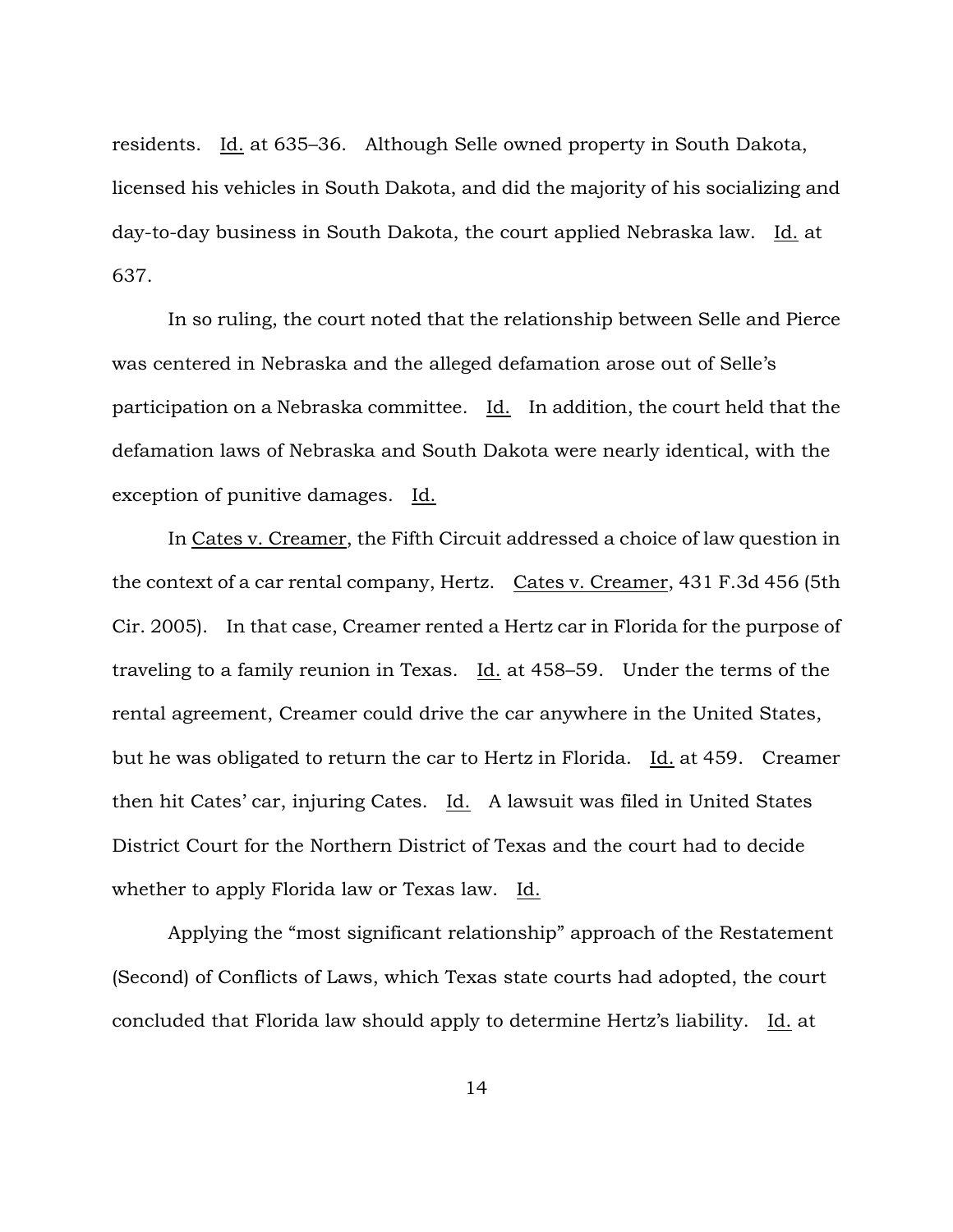462–66. The court held that the relationship between Creamer and Hertz was centered in Florida since that was where the contract was entered into, where Hertz was doing business when the contract was entered into, where Creamer was domiciled, and where the rental car was to be returned at the conclusion of the lease. Id. at  $464-465$ . Thus, there was a reasonable relationship between Hertz and Florida. Id. at 464. Although Texas was the location of both the injury and the conduct which caused the injury, as well as the plaintiff's domicile, the court held that the interests of Texas would be furthered by the application of Florida law, not frustrated thereby, because Hertz would likely not be held liable for Cates' injuries under Texas law, while it was more likely that Hertz would be liable under Florida law. Id. at 464–65. Thus, the interest of Texas in seeing that its injured citizens were compensated for their loss would be furthered by applying Florida law. Id. at 465.

Applying the factors of § 6 of the Restatement (Second), the court held that the interests of neither Texas nor Florida predominated over those of the other—each state had an interest in having its own law applied. Id. at  $465-66$ . The court held that Florida's interests were more closely connected to the issue of Hertz's liability, and thus, the § 6 factors did not change the court's conclusion that Florida law should apply. Id.

Similarly, in Henderson v. Your Kar Express Rentals, Inc., the court held, applying the Restatement's most significant relationship test, that the law of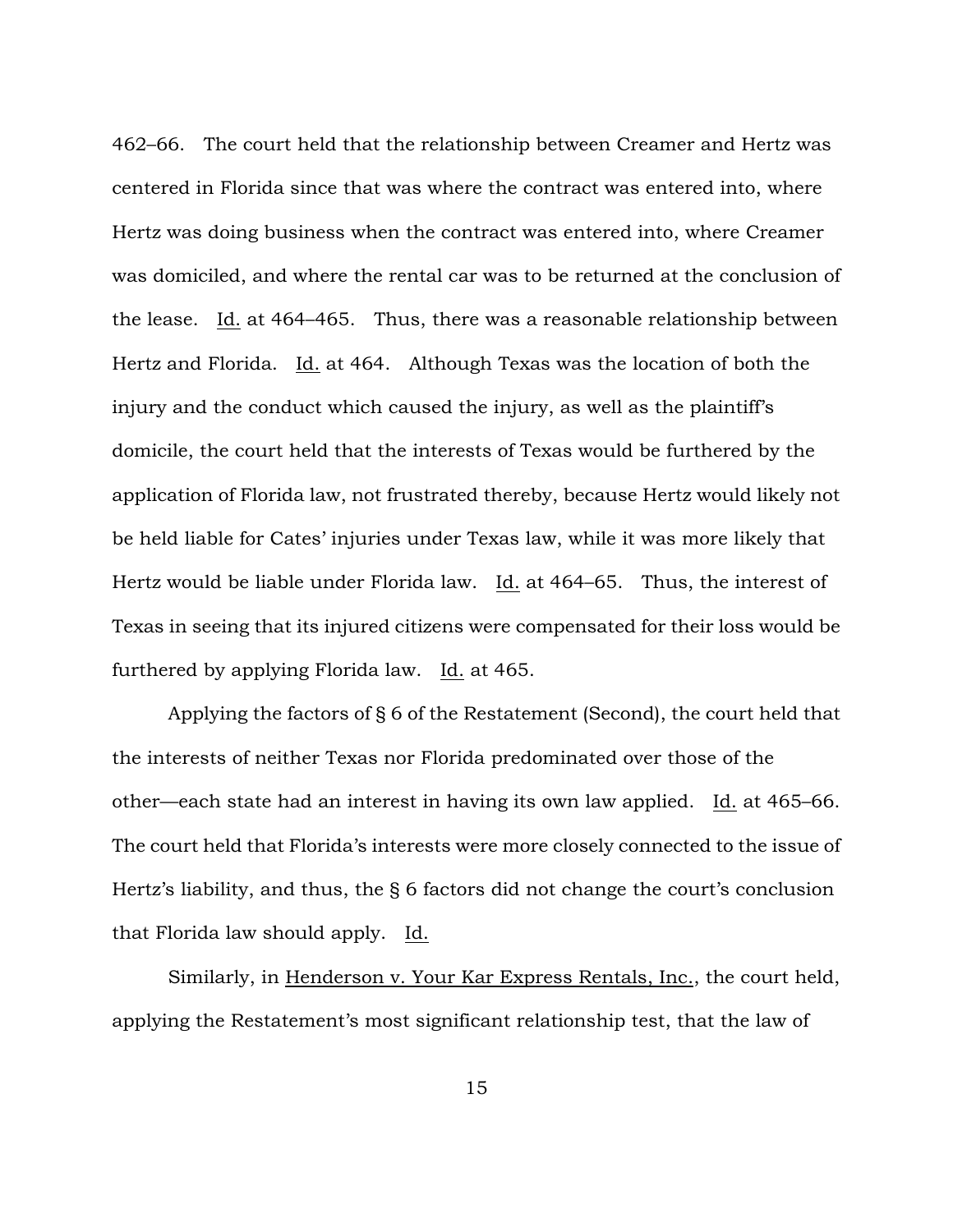Virginia should apply to a negligent entrustment claim where a Virginia driver rented a car in Virginia and then subsequently caused an accident in Delaware. Henderson v. Your Kar Express Rentals, Inc., No. 06C-03-131, 2009 WL 1900395, at \*1–3 (Del. Super. Ct. June 30, 2009). Focusing on the issue of whether to hold the car rental company liable for negligent entrustment, the court held that Virginia had the most significant relationship because Your Kar was a Virginia corporation, the driver was a Virginia resident, the rental contract was entered into in Virginia, and the rental car was registered and insured in Virginia. Id. at  $*2$ . The court held that

[d]etermining the liability of a car rental agency for negligent entrustment on the basis of the law of a far away state where an accident happens to occur—as opposed to the law of the State where the entrustment occurred—would place an intolerable burden on the interstate system. Predictability of the law is a key element of our interstate system.

Id. at \*3. The court noted that a car rental agency would not be able to predict what its legal obligations were vis-à-vis its rental agreements if it were subject to the "vicissitudes of judicial rulings throughout the fifty states." Id.

The Supreme Court of Delaware cited the Your Kar case approvingly in Sinnott v. Thompson, 32 A.3d 351, 357–58 (Del. 2011). In the Sinnott case, the court applied the most significant relationship test to conclude that Delaware law applied to a claim of negligent entrustment of an automobile. Id. at 357–58. In that case, the driver was a Delaware resident, the owner of the vehicle (his mother) was a Delaware resident, the vehicle was insured and registered in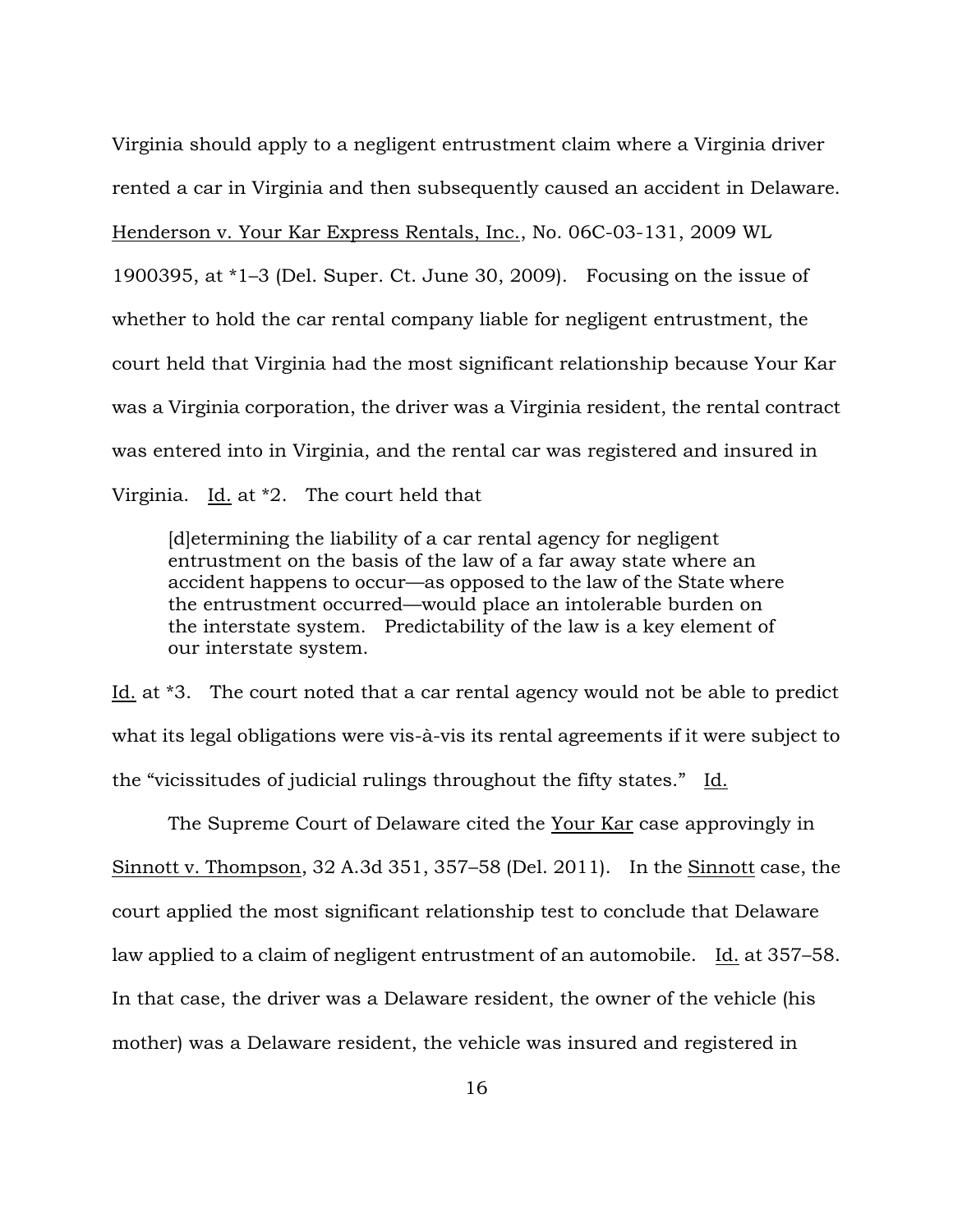Delaware, the entrustment of the vehicle took place in Delaware, and the accident occurred in North Carolina, where the driver and the plaintiff were attending college.<sup>6</sup> Id. at 352–54. The plaintiff was a New York resident. Id. The court acknowledged that North Carolina had an interest in holding negligent drivers accountable for their actions behind the wheel, but the court concluded that North Carolina's assertion of criminal law as to the driver's conduct was sufficient to satisfy North Carolina's interest. Id. at 356–57.

With regard to the negligent entrustment claim, as with Cates and Your Kar, the court noted that the relationship which gave rise to the entrustment of the vehicle took place in Delaware. Id. at 357–58. The Delaware Supreme Court reasoned that the state of entrustment, plus the residence of both the driver and the owner, and the state in which the vehicle was insured and registered, all favored the application of Delaware law. Id. See also Dunn v. Madera, No. 7:05-CV-041, 2006 WL 3734210, at \*3–6 (N.D. Tex. Dec. 18, 2006) (applying the most significant relationship test to conclude that Colorado law applied to a claim of negligent entrustment where the owner of the car lived in Colorado and the entrustment took place in Colorado, although the accident

<sup>6</sup> The Supreme Court opinion states that the entrustment took place in Delaware. Id. at 358. However, one has to read the underlying opinion of the Delaware Superior Court to find out that Pepper, the vehicle owner, and Sinnot, the driver, were mother and son, respectively. See Thompson ex rel. Neville-Thompson v. Sinnott, No. K09C-11-041, 2011 WL 1632344, at \*1 (Del. Super. Ct. Apr. 26, 2011).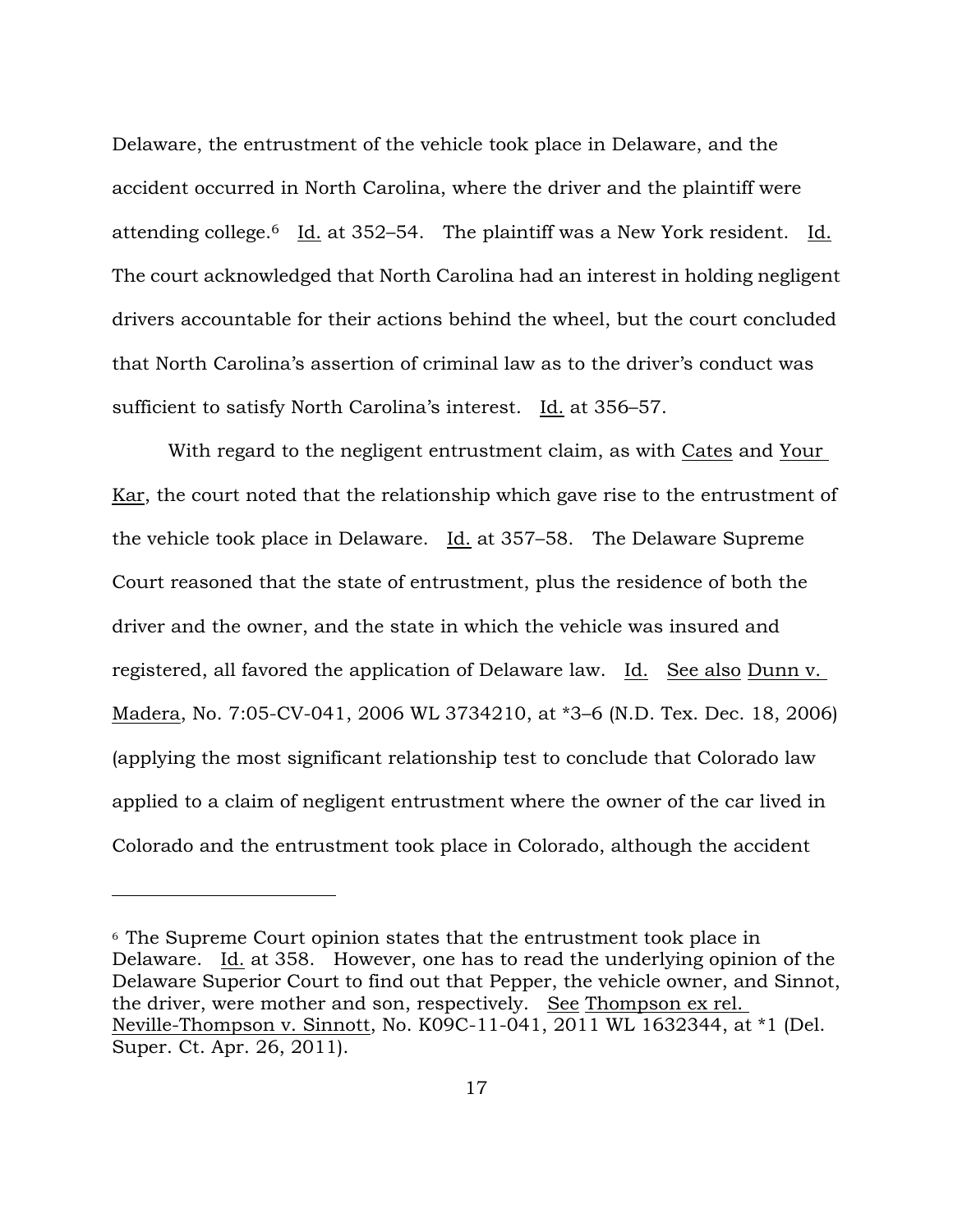which injured the plaintiff occurred in Texas, where the plaintiff lived). But see Budget Rent-A-Car Sys., Inc. v. Chappell, 407 F.3d 166, 177–78 (3d Cir. 2005) (applying New York law where a car was rented in Michigan to a Michigan resident who drove the vehicle in New York for several days before getting into an accident in Pennsylvania, causing injuries to his passenger who was a resident of New York).

Here, all the significant relationships regarding the negligent entrustment claim appear to be with Wyoming. Trisha Mendonca, the person who lost her life as a result of this accident, was a Wyoming resident. Shelly Mendonca, her mother and personal representative of Trisha's estate, is a Wyoming resident and was appointed to her position by a Wyoming court. At least two of the heirs of Trisha's estate are Wyoming residents. The execution of the rental agreement and the entrustment of the vehicle took place in Wyoming between a company (Corpat) doing business in Wyoming and a driver (Mr. Winckler) who was, at the time of the accident, a resident of Wyoming. The fact that the accident took place in South Dakota was a mere fortuity. The court therefore concludes that Wyoming is the state with the most significant contacts to plaintiff's negligent entrustment claim.

# **2. Section Six Factors**

Under § 6 of the Restatement, the court is to consider whether South Dakota has a statutory directive on choice of law and, if not, the court must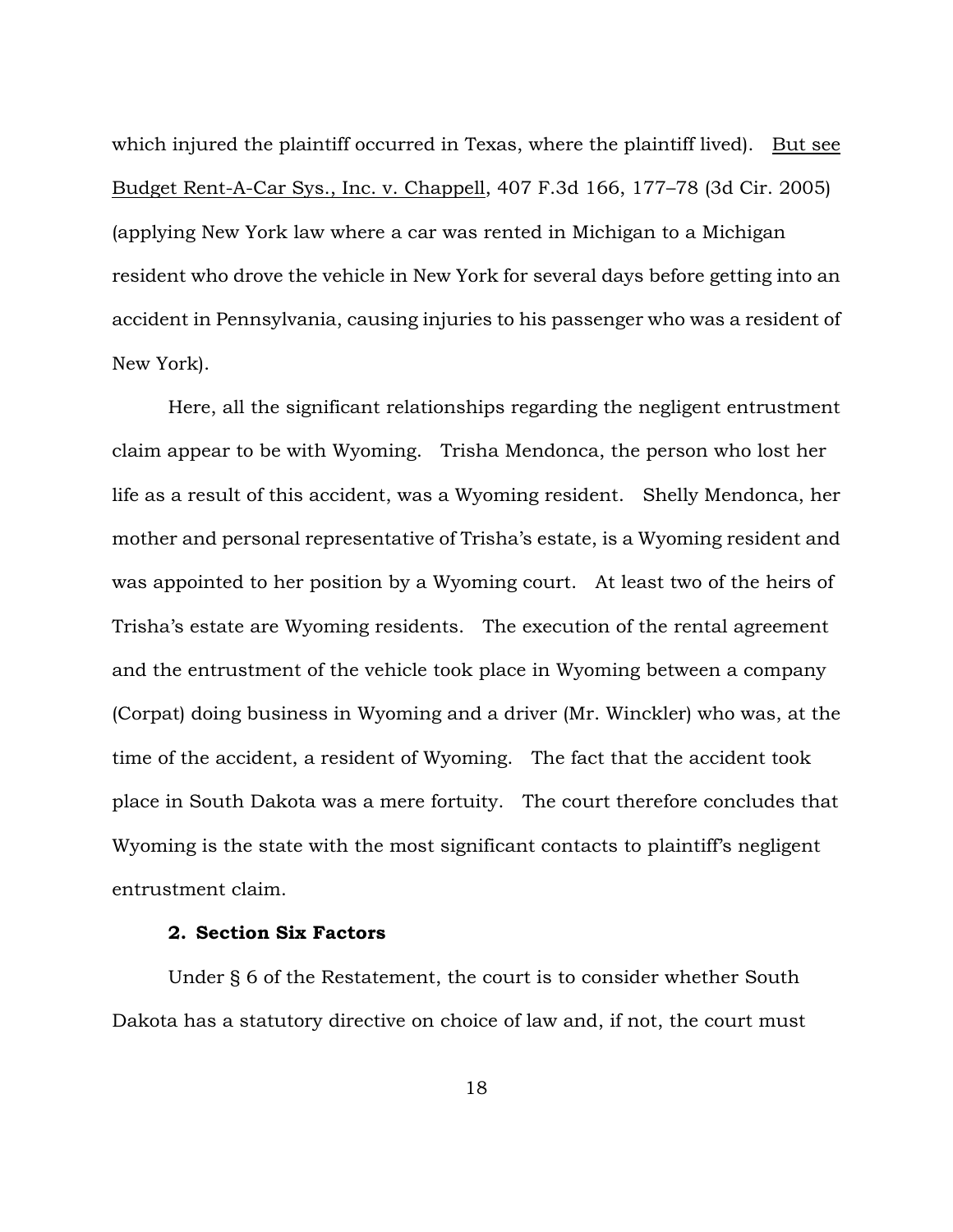consider the needs of the interstate and international systems; the relevant policies of the forum; the relevant policies of other interested states and the relative interests of those states in the determination of the particular issue; the protection of justified expectations; the basic policies underlying the particular field of law; certainty, predictability and uniformity of result; and ease in the determination and application of the law to be applied. See RESTATEMENT (SECOND) CONFLICTS OF LAWS § 6 (1971).

Here, South Dakota has no statutory directives as to choice of law—its choice of law rule is established by common law. See Chambers v. Dakota Charter, Inc., 488 N.W.2d 63, 65 (S.D. 1992). The needs of the interstate systems would certainly favor the application of Wyoming law for purposes of predictability, as stated by the court in the Your Kar case. Henderson v. Your Kar Express Rentals, Inc., No. 06C-03-131, 2009 WL 1900395, at \*3 (Del. Super. Ct. June 30, 2009). Likewise, application of Wyoming law would protect the justified expectations of both Mr. Winckler and Corpat because Wyoming was the location where the rental agreement was entered into.

The relevant policies of South Dakota and Wyoming do not conflict with one another. Under Wyoming law, a plaintiff must prove that the person entrusting the instrumentality was negligent because the person to be entrusted was incompetent, a fact that the entruster either knew or should have known under the circumstances. Shafer v. TNT Well Serv., Inc., 285 P.3d 958, 967

19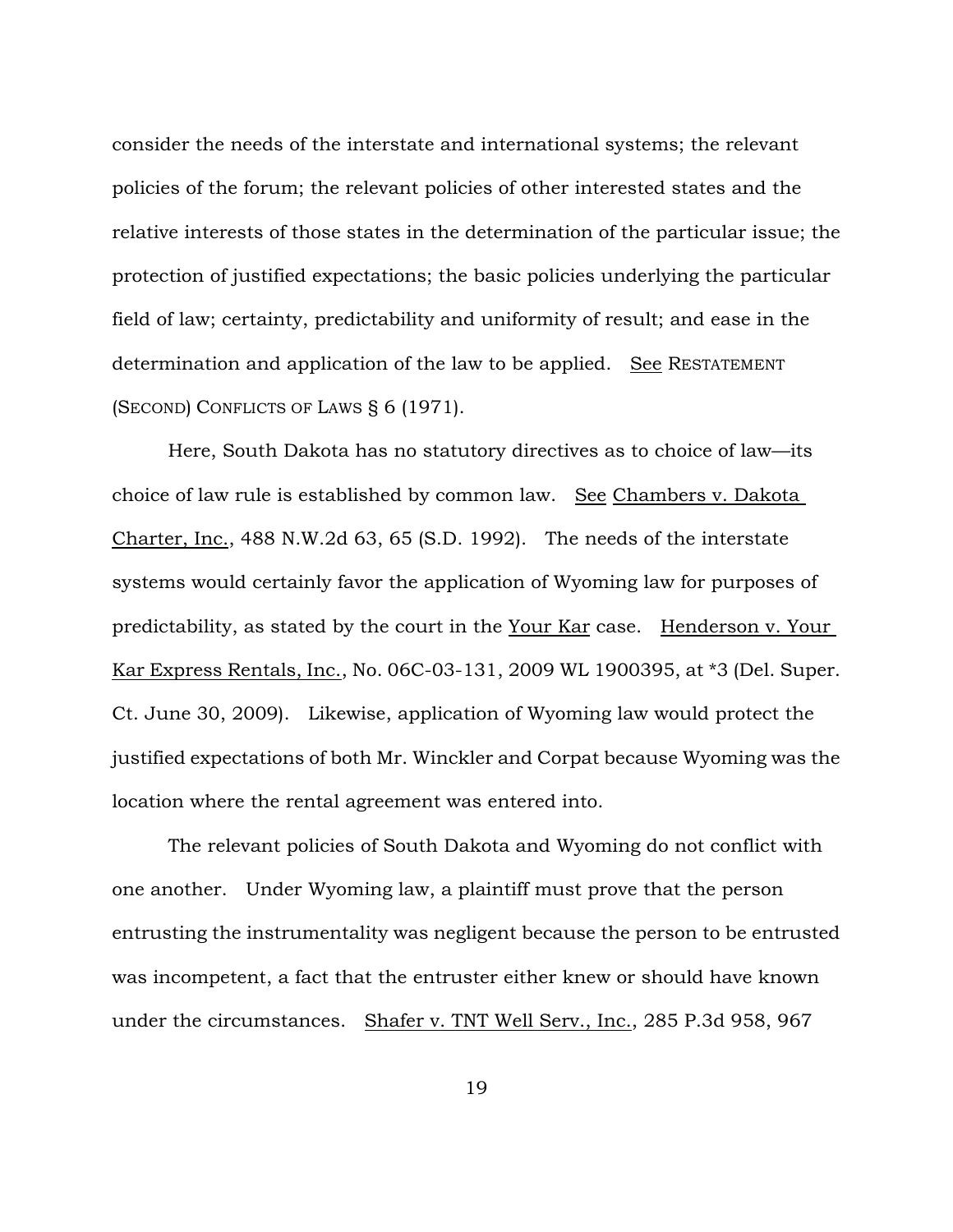(Wyo. 2012) (citing Finch v. Canaday, 297 P.2d 594, 598 (Wyo. 1956); RESTATEMENT (SECOND) OF TORTS § 390 (1965)). Wyoming looks to the Restatement (Second) of Torts § 390 (1965) for guidance on negligent entrustment claims. Id.

South Dakota law on the tort of negligent entrustment is similar. Liability for negligent entrustment ensues under South Dakota law when the entruster lends the instrumentality to one who the entruster knows to be incompetent, reckless, or careless. Wilson v. Lewno, 2001 SD 38, ¶ 4, 623 N.W.2d 494, 495. South Dakota also looks to the Restatement (Second) Torts for guidance. See Estate of Trobaugh v. Farmers Ins. Exch., 2001 SD 37, ¶¶ 33–35, 623 N.W.2d 497, 504–05.

The factors of certainty, predictability, uniformity of result and ease in the determination and application of the law to be applied are neutral, as both South Dakota law and Wyoming law are easily determined and applied. Furthermore, because they are so similar, there would be few cases where uniform results would not occur under application of either state's law. Accordingly, the court concludes that Wyoming law applies to plaintiff's negligent entrustment claim against Corpat. In briefing subsequent to the filing of Corpat's summary judgment motion, the parties were asked to address this choice of law issue. All parties filed briefs agreeing that Wyoming law should apply to plaintiff's negligent entrustment claim. See Docket Nos. 44–46.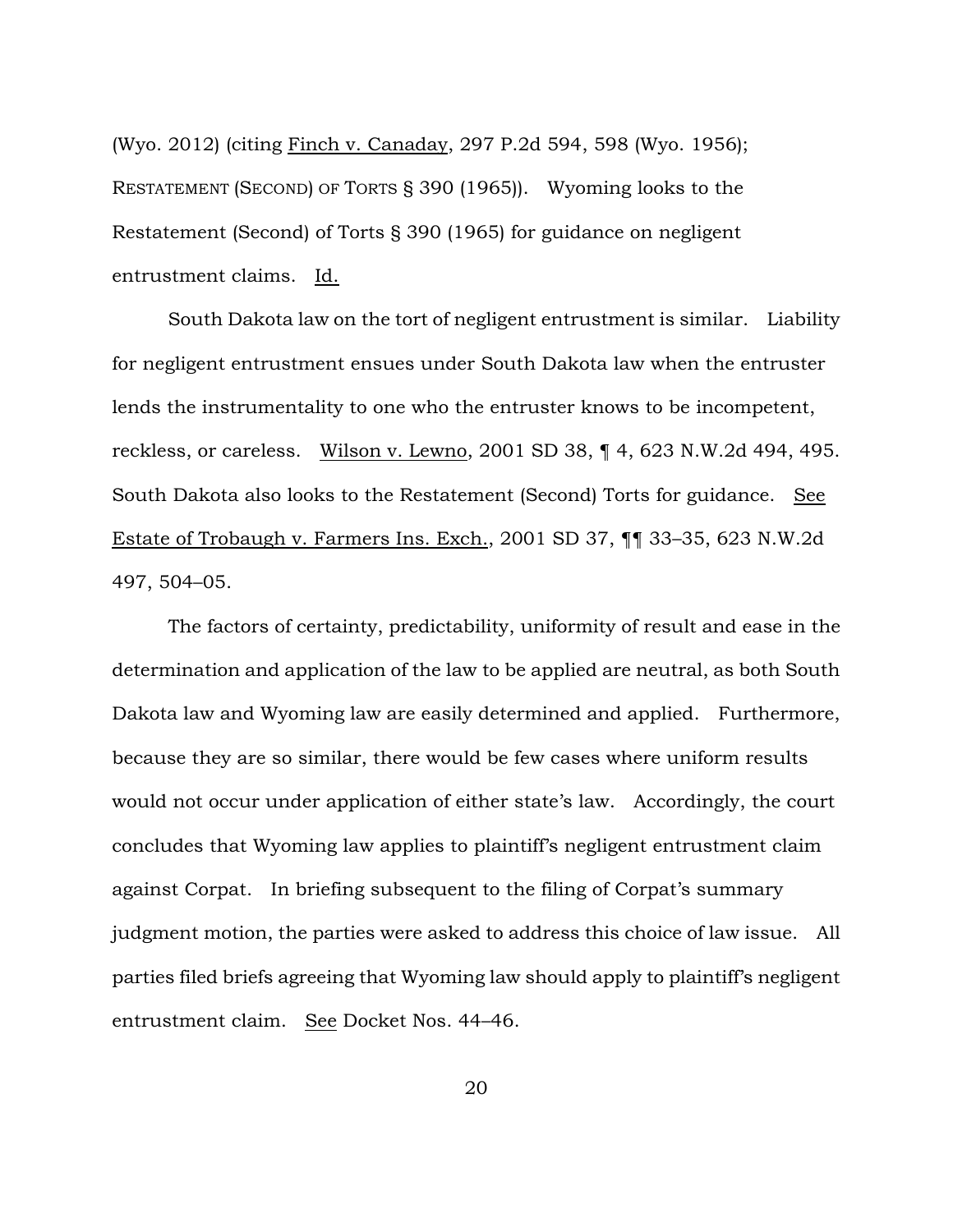### **D. Plaintiff's Negligent Entrustment Claim Against Corpat**

The elements of plaintiff's *prima facie* negligence claim are "(1) a duty, (2) a violation thereof, (3) which violation is the proximate cause of, (4) injury to the plaintiff." Daily v. Bone, 906 P.2d 1039, 1043 (citations omitted) (Wyo. 1995). In a negligent entrustment claim under Wyoming law, the duty and breach elements require plaintiff to prove that Corpat entrusted a car to Mr. Winckler knowing that Mr. Winckler was incompetent, or under circumstances where Corpat should have known that Mr. Winckler was incompetent. Shafer, 285 P.3d 958, 967 (Wyo. 2012); Moore v. Kiljander, 604 P.2d 204, 206 (Wyo. 1979); Finch v. Canaday, 297 P.2d 594, 598 (Wyo. 1956). Wyoming looks to the Restatement (Second) Torts with regard to negligent entrustment law. See Shafer, 285 P.3d at 967; Jack v. Enterprise Rent-A-Car Co., 899 P.2d 891, 894 (Wyo. 1995); Moore, 604 P.2d at 206.

Section 390 of the Restatement (Second) describes negligent entrustment as follows:

One who supplies directly or through a third person a chattel for the use of another whom the supplier knows or has reason to know to be likely because of his youth, inexperience, or otherwise, to use it in a manner involving unreasonable risk of physical harm to himself and others whom the supplier should expect to share in or be endangered by its use, is subject to liability for physical harm resulting to them.

See RESTATEMENT (SECOND) OF TORTS § 390 (1965). "Liability for negligent entrustment arises from the act of entrustment, not the relationship of the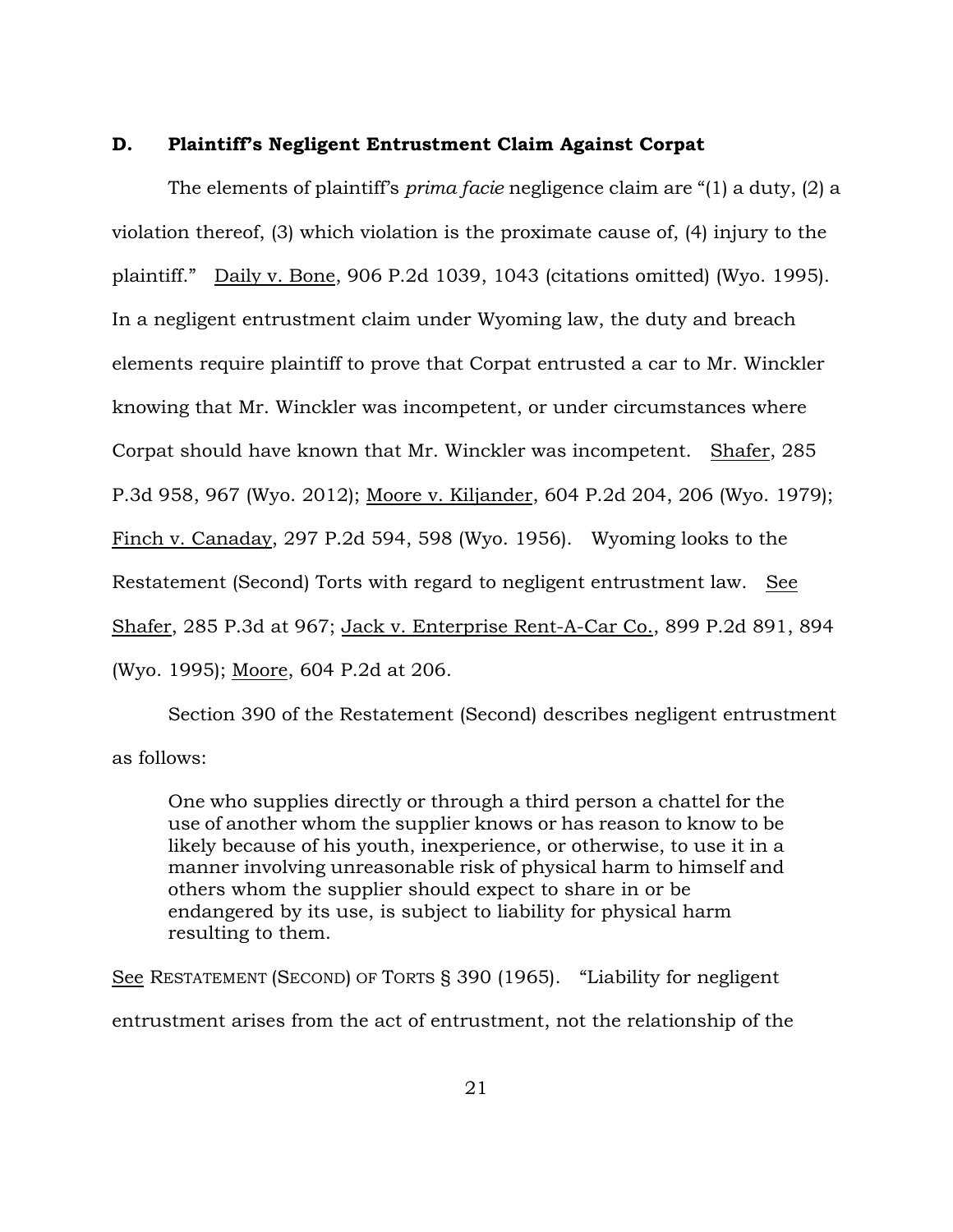parties." Shafer, 285 P.3d at 967 (citations omitted). In order to determine if a genuine issue of material fact exists as to a negligent entrustment claim, the court must analyze (1) whether Corpat supplied the vehicle to Mr. Winckler and (2) whether Corpat knew or should have known that Mr. Winckler was "likely to use the [vehicle] in a manner involving an unreasonable risk of harm." Id.

Here, no party disputes that Corpat entrusted its vehicle to Mr. Winckler. So the dispute centers solely on the second factor.

What Corpat knew or should have known depends entirely on the appearance of Mr. Winckler when he presented himself to the Corpat desk to rent the vehicle and what Corpat's agent, Dakota Dayton, knew or observed about Mr. Winckler on that occasion.

First, it is clear that Mr. Dayton had no actual knowledge that Mr. Winckler had ingested marijuana immediately prior to renting the Corpat vehicle. Moreover, Mr. Dayton had no actual knowledge that Mr. Winckler used marijuana generally.

Also, there are no facts or circumstances from which a reasonable person should have known that Mr. Winckler had just used marijuana before appearing at the Corpat desk. He did not have red or glassy eyes. He did not behave unusually. At Mr. Dayton's deposition, no one asked him whether Mr. Winckler had any unusual odor about him, so there is no evidence of any odor indicating that Mr. Winckler recently ingested marijuana. Similarly, no one asked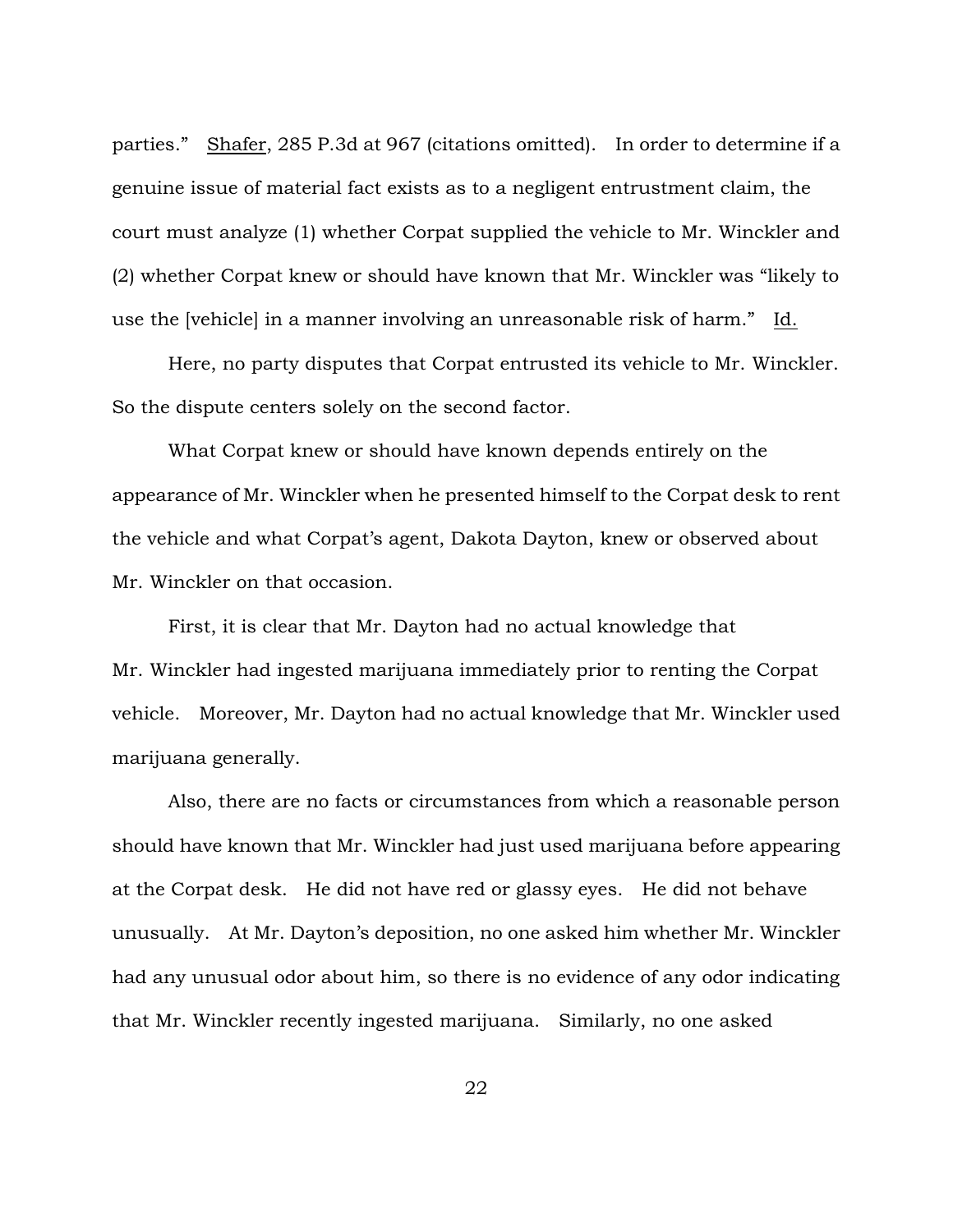Mr. Dayton whether he observed any particles of marijuana on Mr. Winckler's person or clothing, so there is no evidence of any green leafy substance sticking to Mr. Winckler, which Mr. Dayton should have observed. There are simply no facts from which a reasonable jury could determine that Dakota Dayton knew or should have known that Mr. Winckler had used marijuana immediately prior to renting the vehicle.

The only other ground urged by plaintiff in support of her negligent entrustment claim is the fact that Mr. Winckler had a removable splint on his right hand on the day he rented the Corpat vehicle. With respect to the splint, Mr. Dayton did have actual knowledge that Mr. Winckler had some kind of injury to his hand because he saw the splint. And Mr. Dayton made no inquiry about the splint or the functionality of Mr. Winckler's hand. As Mr. Dayton explained, Mr. Winckler had driven his own vehicle to the Jackson Hole airport, so Mr. Dayton assumed that despite whatever was wrong with Mr. Winckler's hand, he was fully capable of driving. The question is, then, whether the splint on Mr. Winckler's hand alone put Corpat on notice that it was entrusting its vehicle to one who was incompetent, or "likely to use the [vehicle] in a manner involving an unreasonable risk of harm." Shafer, 285 P.3d at 967.

In the Shafer case, the Wyoming Supreme Court found sufficient facts to create a genuine issue of material fact, allowing plaintiffs to present their case to a jury and avoid summary judgment. Id. at 968. In that case, the defendant

23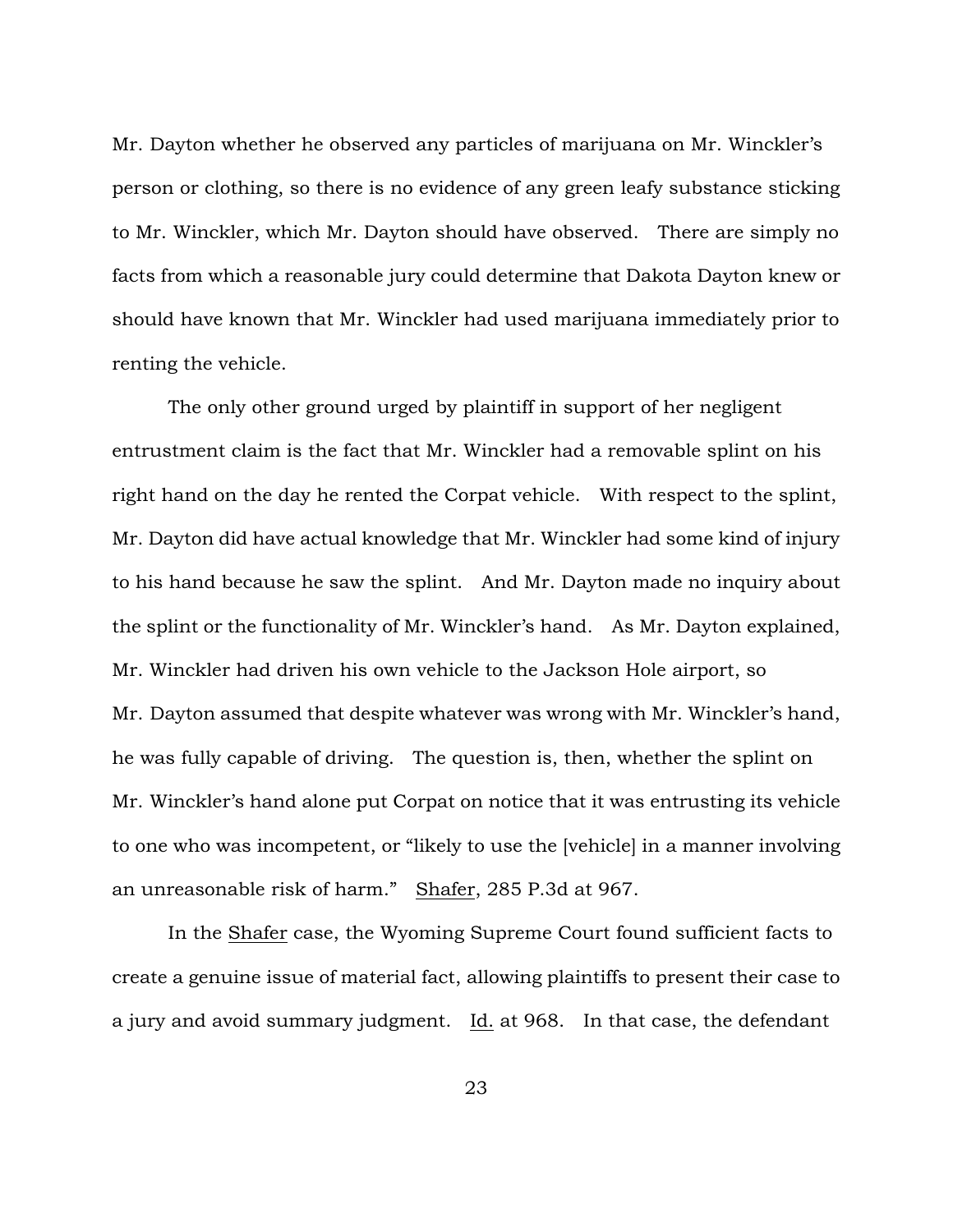corporation had entrusted a company-owned vehicle to one of its employees to drive. Id. at 960–61. The employee, while driving defendant's vehicle, crossed the centerline of a highway and collided head-on with the plaintiff's vehicle. Id. The employee had controlled substances in his blood at the time of the accident. Id.

Although the defendant testified that it knew it should not hire any driver with a DUI conviction and that it drug tested its employees, the defendant gave conflicting testimony about whether the employee who caused the accident was ever actually drug tested by defendant. Id. at 965. Furthermore, after the defendant hired the employee, the defendant became aware that the employee was on probation. Id. However, the defendant never made inquiry about what offense the employee had committed that resulted in his being placed on probation. Id. In fact, the employee had two prior DUI convictions and a conviction for possession of a controlled substance. Id. The defendant's acknowledgement of "the relevance of DUI convictions to employee fitness, the existence of a drug-testing program at [the defendant's workplace], and [the employee's] prior DUI and controlled substance convictions" were sufficient to create a genuine issue of material fact preventing the entry of summary judgment in favor of the defendant. Id. at 967.

Likewise, the Wyoming Supreme Court found the existence of a genuine issue of fact preventing summary judgment in Daily v. Bone, 906 P.2d 1039

24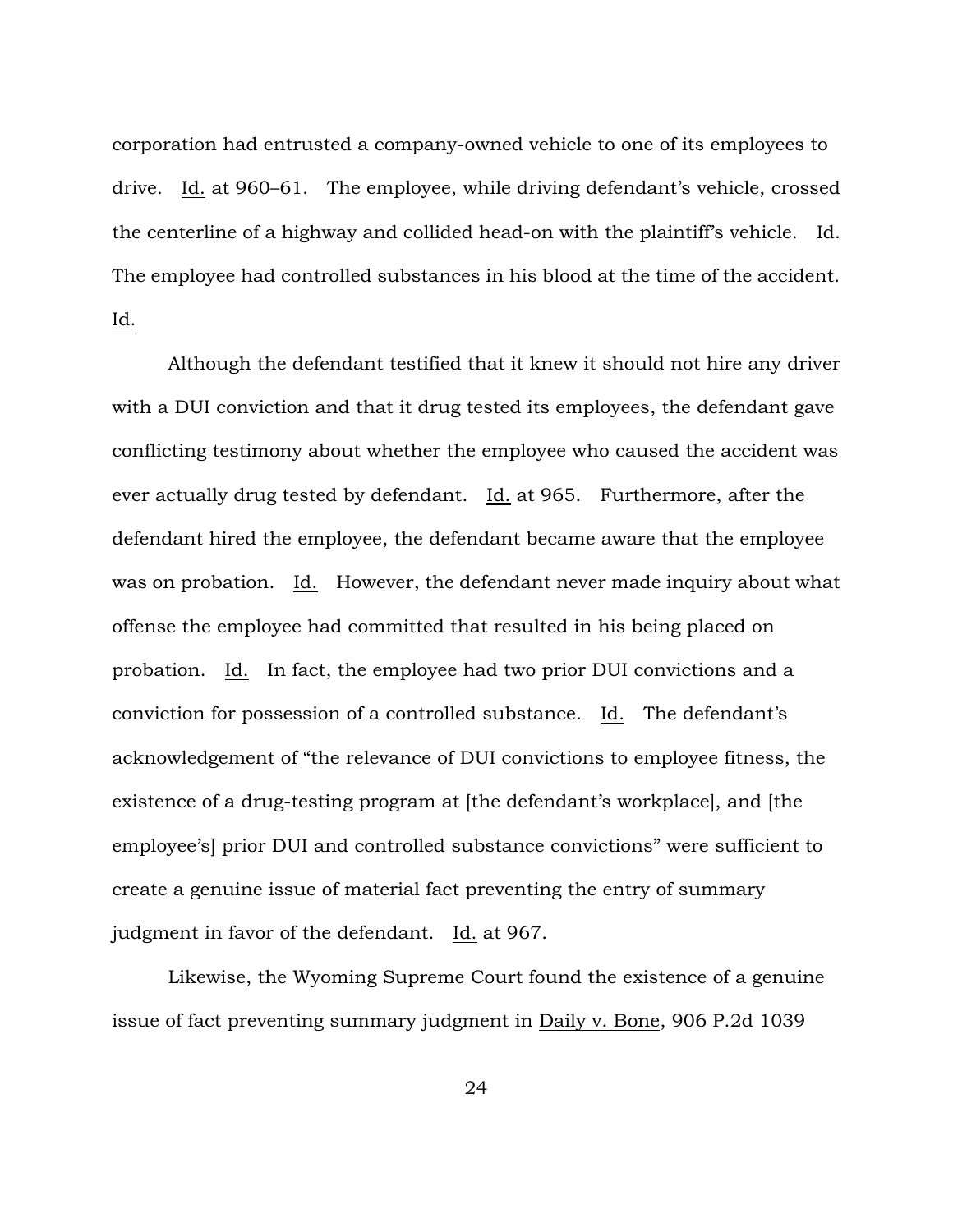(Wyo. 1995). In that case, the defendant, an experienced snowmobiler with twenty years of experience, entrusted a high-performance snowmobile to his friend from North Carolina, who was a novice snowmobiler. Id. at 1041–42. The novice came to an intersection between a snowmobile trail and a highway; he stopped, and then inexplicably drove his snowmobile directly into the plaintiff's path on the highway. Id. at 1042. Although the court noted that plaintiff had "a tough row to hoe on the issue of negligent entrustment," the court also noted that "competence may be measured by inexperience," so the novice's lack of experience was "sufficient to create an issue of fact for a jury." Id. at 1045.

In Finch v. Canaday, the Wyoming Supreme Court affirmed a court trial verdict that was adverse to the plaintiff on a negligent entrustment claim. Finch v. Canaday, 297 P.2d 594, 595, 601 (Wyo. 1956). In that case, a car salesman employed by the defendant had entrusted a fifteen-year-old boy with an automobile to test drive. Id. at 595. The boy drove the vehicle at excessive speeds far above the speed limit, lost control of the vehicle, and injured the plaintiff. Id. The boy did not have a driver's license at the time the vehicle was entrusted to him and the salesman never made inquiry to ascertain this fact. Id.

The plaintiff did not base his negligent entrustment claim on the bare fact that the boy had no driver's license, but rather on the fact that the salesman should have inquired of the boy whether he had a driver's license and should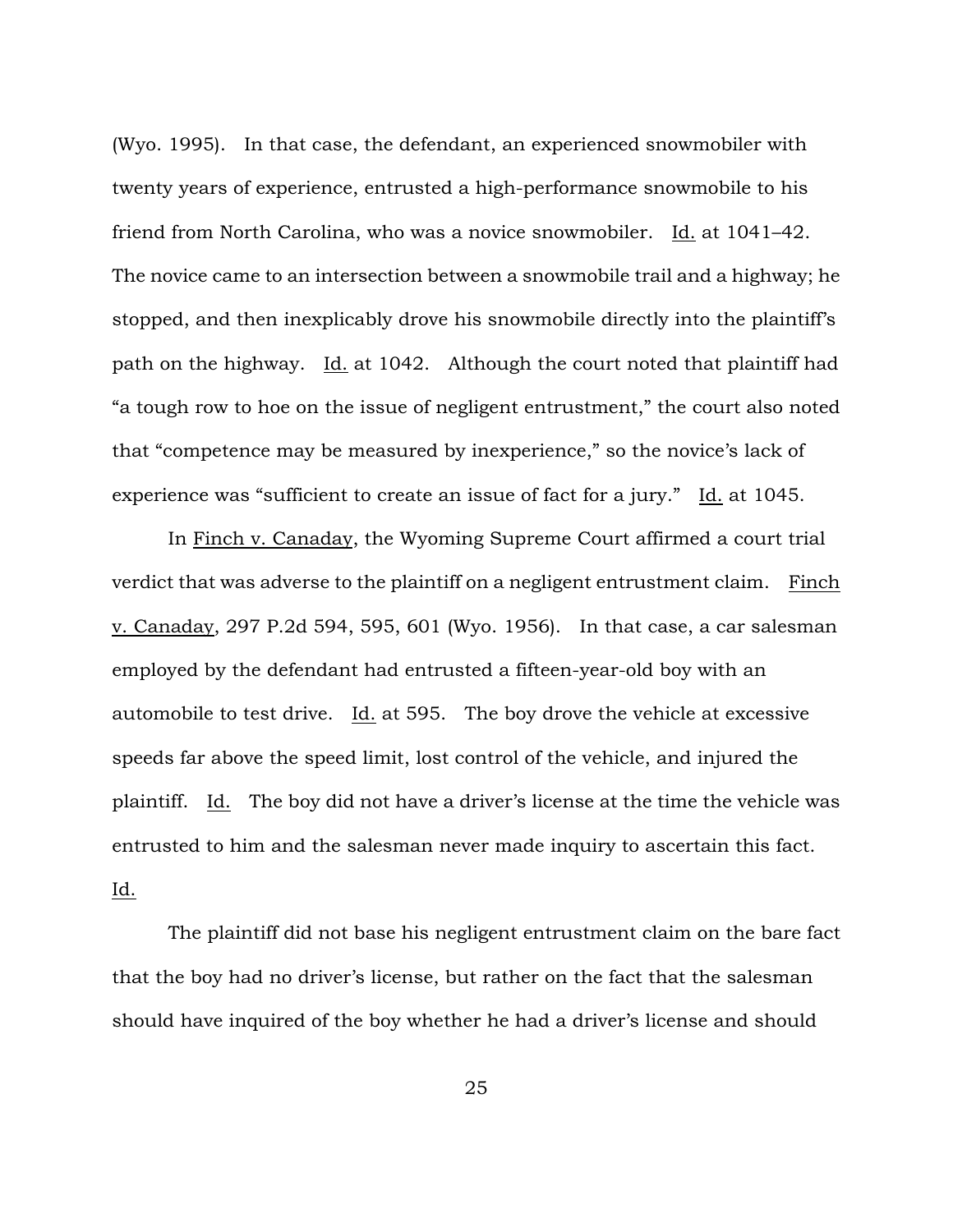have otherwise investigated the boy's competency to drive. Id. at 596. Like this case, there was no evidence that the salesman had actual knowledge that the boy was incompetent to drive, so the case turned entirely on whether there were facts from which the salesman *should have known* that the boy was incompetent. Id. at 598.

The court rejected the argument that negligence per se could arise from the mere fact that the boy did not have a driver's license or from his youth alone. Id. at 598, 600. The question devolved to whether the salesman had reason to know that the boy would drive the vehicle at reckless speeds. Id. at 598–600. The court emphasized that, before there can be liability for negligent entrustment, the plaintiff's damages must have been caused by the incompetency of the driver, which made the owner's act of entrusting the vehicle to the driver actionable. Id. at 598. As the court stated, "the alleged negligence in this case must result from the driver's *incompetency.*" Id. The court reviewed the trial record and concluded that there was "nothing in the evidence which shows there was any fact or circumstance apparent or occurring to warn or apprise the salesman that the driver who wrecked the car was other than a person competent to operate the same." Id. at 600. "Unless there are facts and circumstances which might reasonably put the [entruster] on inquiry, he is not obliged to test the competency and skill of [the driver] before entrusting him with an instrumentality which, even though it may become highly dangerous by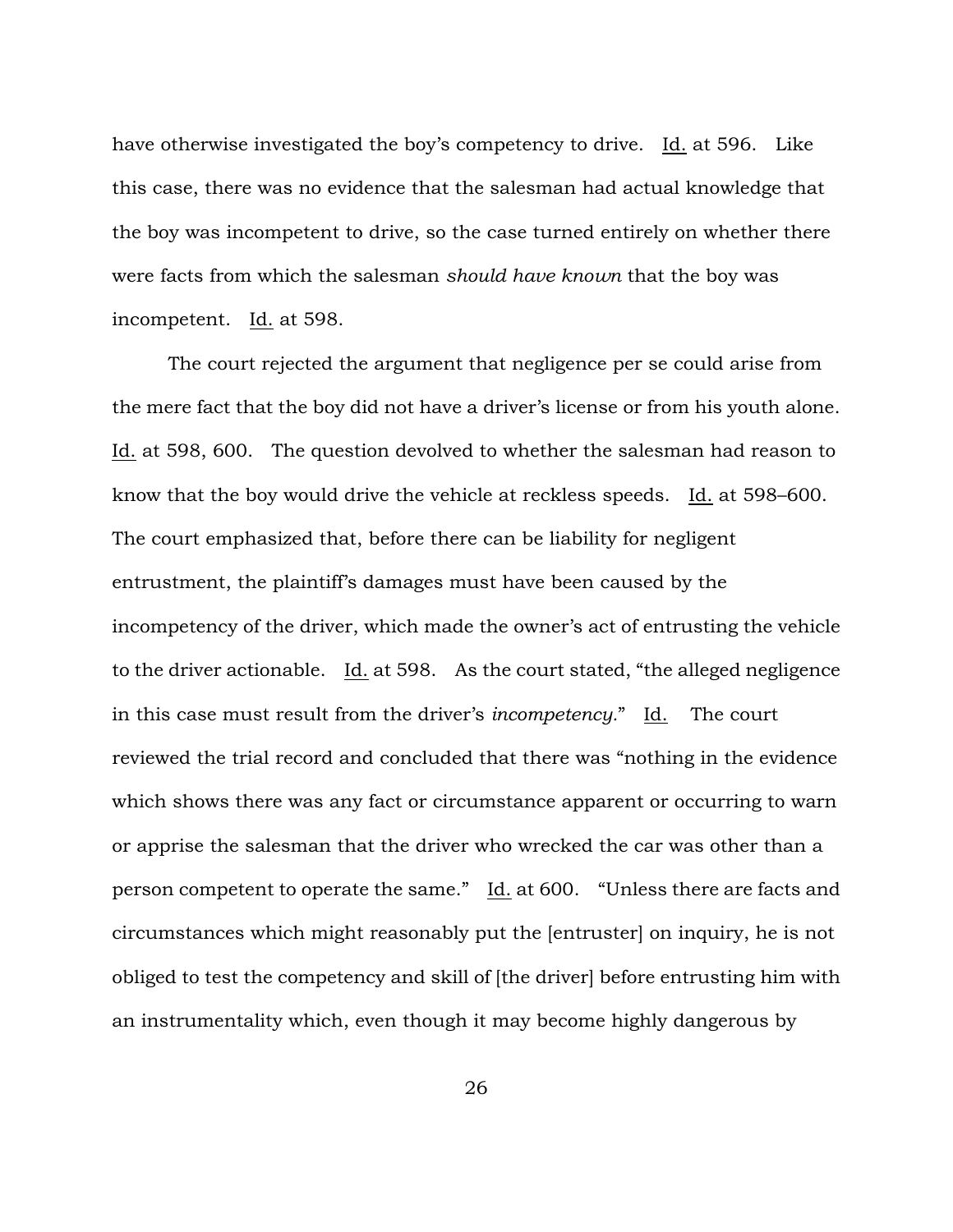reason of its improper use and operation, is not inherently dangerous." Id. (quoting Brown v. Fields, 83 P.2d 144, 146 (Or. 1938)). Emphasizing that the question of the driver's competence and the salesman's negligence are questions of fact, the court affirmed the trial court's holding that there had been no negligent entrustment. Id. at 597, 601.

In Jack v. Enterprise Rent-A-Car Co., the Wyoming Supreme Court affirmed the trial court's grant of summary judgment. Jack v. Enterprise Rent-A-Car Co., 899 P.2d 891, 892 (Wyo. 1995). In that case, a driver had rented a vehicle from Enterprise Rent-A-Car in California under a rental agreement that prohibited operating the vehicle outside of the state of California. Jack, 899 P.2d at 892. The agreement also prohibited anyone from driving the vehicle except the driver who executed the rental agreement. Id. The driver then took the vehicle to Wyoming and allowed a third person to drive, both in violation of the rental agreement.  $Id.$  The third party crossed the centerline of the highway while driving and collided with plaintiffs, injuring them. Id.

The plaintiffs sued Enterprise for, *inter alia*, negligent entrustment. Id. at 893. The Wyoming Supreme Court affirmed the trial court's issuance of summary judgment in favor of Enterprise, noting that there were no facts which would have put Enterprise on notice that the person who rented the vehicle was incompetent to drive, or that the person who rented the vehicle would allow someone else to drive. Id. at 894–95.

27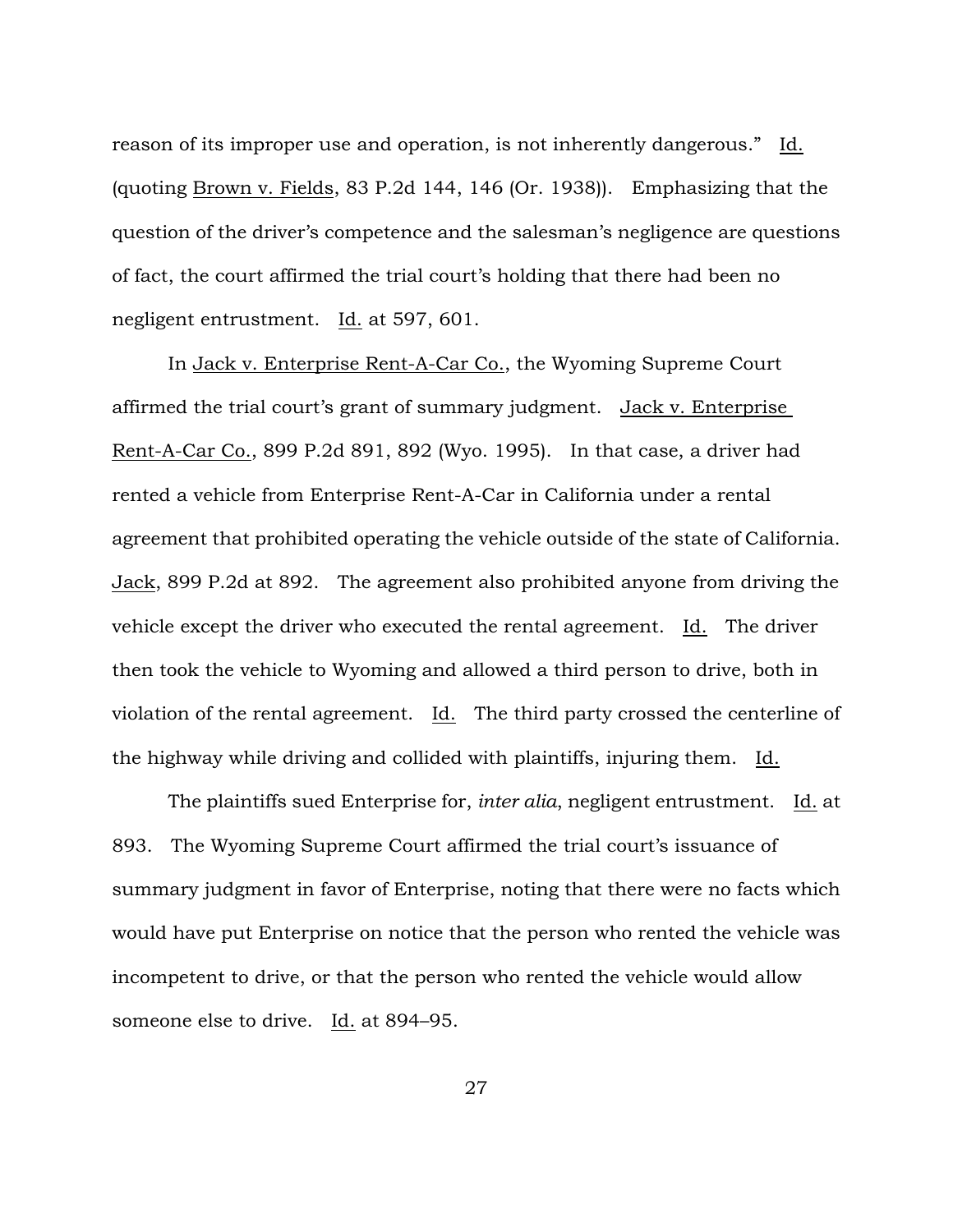In Moore v. Kiljander, the Wyoming Supreme Court again affirmed a grant of summary judgment on a negligent entrustment claim. Moore v. Kiljander, 604 P.2d 204, 207 (Wyo. 1979). In that case, the defendant owned a four-speed manual transmission pickup truck which he allowed a friend of his girlfriend's to drive while all three were in the truck. Id. at 206. The defendant believed the driver to be sixteen or seventeen years of age, which was old enough to obtain an unrestricted driver's license under Wyoming law, though the defendant never asked the driver her age or whether she did in fact have a driver's license. Id. The driver was actually thirteen years old. Id. The defendant did ask the driver if she knew how to drive a four-speed manual transmission, and the driver assured the defendant that she did because she had driven her father's manual transmission pickup truck. Id. The pickup then left the road and overturned while the girl was driving, killing both herself and the defendant's girlfriend. Id.

The court noted that there were no facts in the record showing that the defendant had actual knowledge that the girl was an incompetent driver, or any facts from which the defendant could be said to have been on notice of that fact. Id. The defendant testified that he thought the girl was sixteen or seventeen years old; plaintiff never contradicted this testimony as it perhaps could have done by affidavit suggesting that the girl in fact did not appear to be sixteen or seventeen but in fact looked like a typical thirteen-year-old. Id. On this record, the court held that summary judgment was proper. Id. at 207.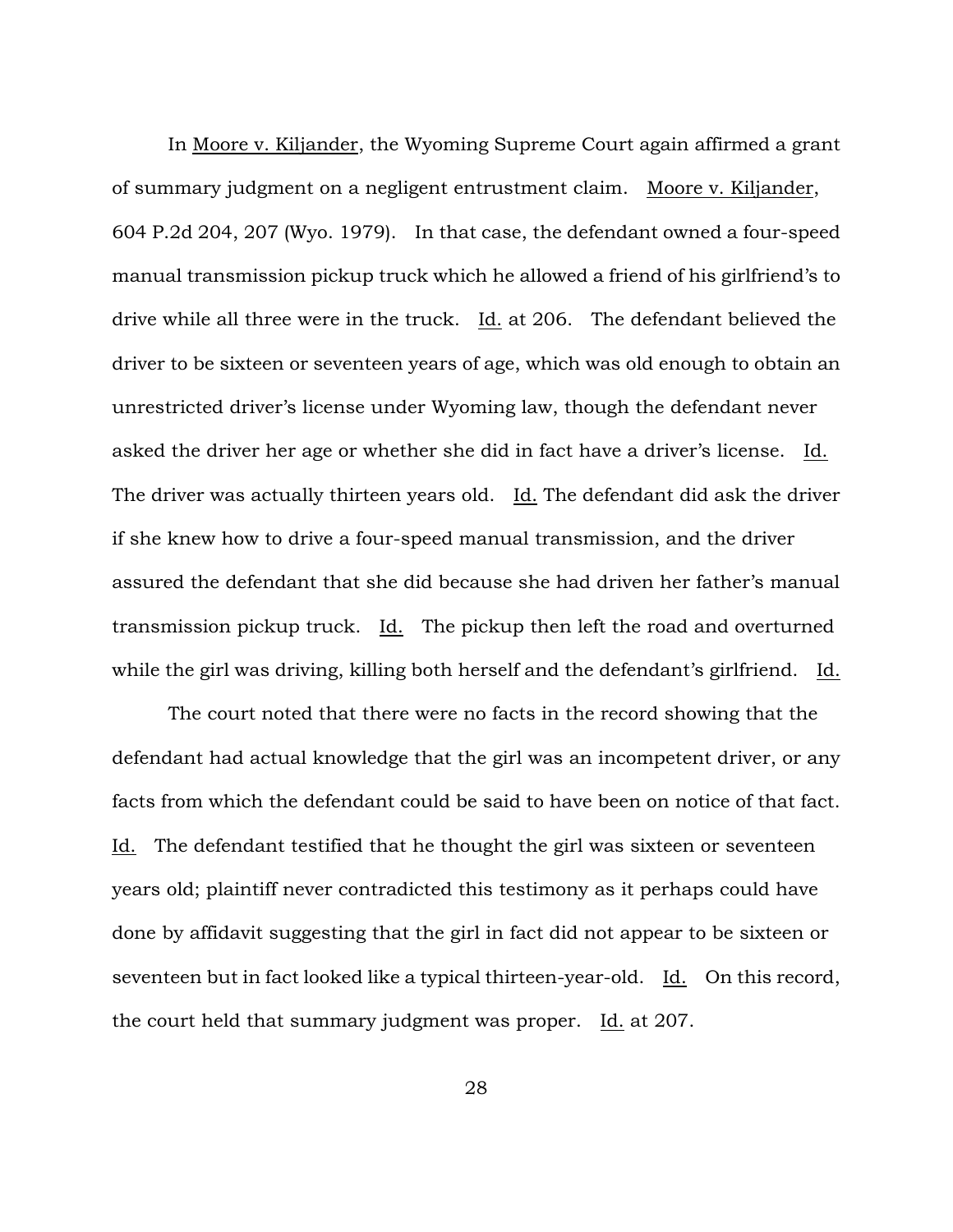The court concludes that this case, like Jack and Moore, is an appropriate case for summary judgment. First, the court notes that Mr. Winckler's marijuana use is a nonissue, a red herring dragged across the path of this lawsuit. Corpat neither had actual knowledge of the fact of Mr. Winckler's ingestion of marijuana nor were there any facts or circumstances which would have put Corpat on notice of that fact. There is no evidence of an unusual odor about Mr. Winckler, red or glassy eyes, unusual demeanor or speech, or irregular motor movements. There is no testimony about any green leafy specks on his clothing or person. And there is no evidence in the record that he had a reputation in the community as a marijuana user or a person of intemperate habits or even that he associated with such persons. Furthermore, Mr. Winckler's use of marijuana occurred more than thirteen hours prior to the accident and Mr. Winckler passed all field sobriety tests put to him by law enforcement immediately after the accident. Plaintiff has adduced no evidence showing a causal link between Mr. Winckler's earlier ingestion of marijuana and the accident.<sup>7</sup>

<sup>7</sup> Plaintiff also asserts that Corpat was negligent in failing to train Mr. Dayton in how to detect whether a prospective driver/renter was under the influence of marijuana. However, plaintiff never puts forth any facts to support this theory of liability. Plaintiff does not describe what type of training Corpat should have given to Mr. Dayton. More importantly, plaintiff never asserts any facts indicative of Mr. Winckler's recent marijuana ingestion which Mr. Dayton, had he been properly trained, would have detected.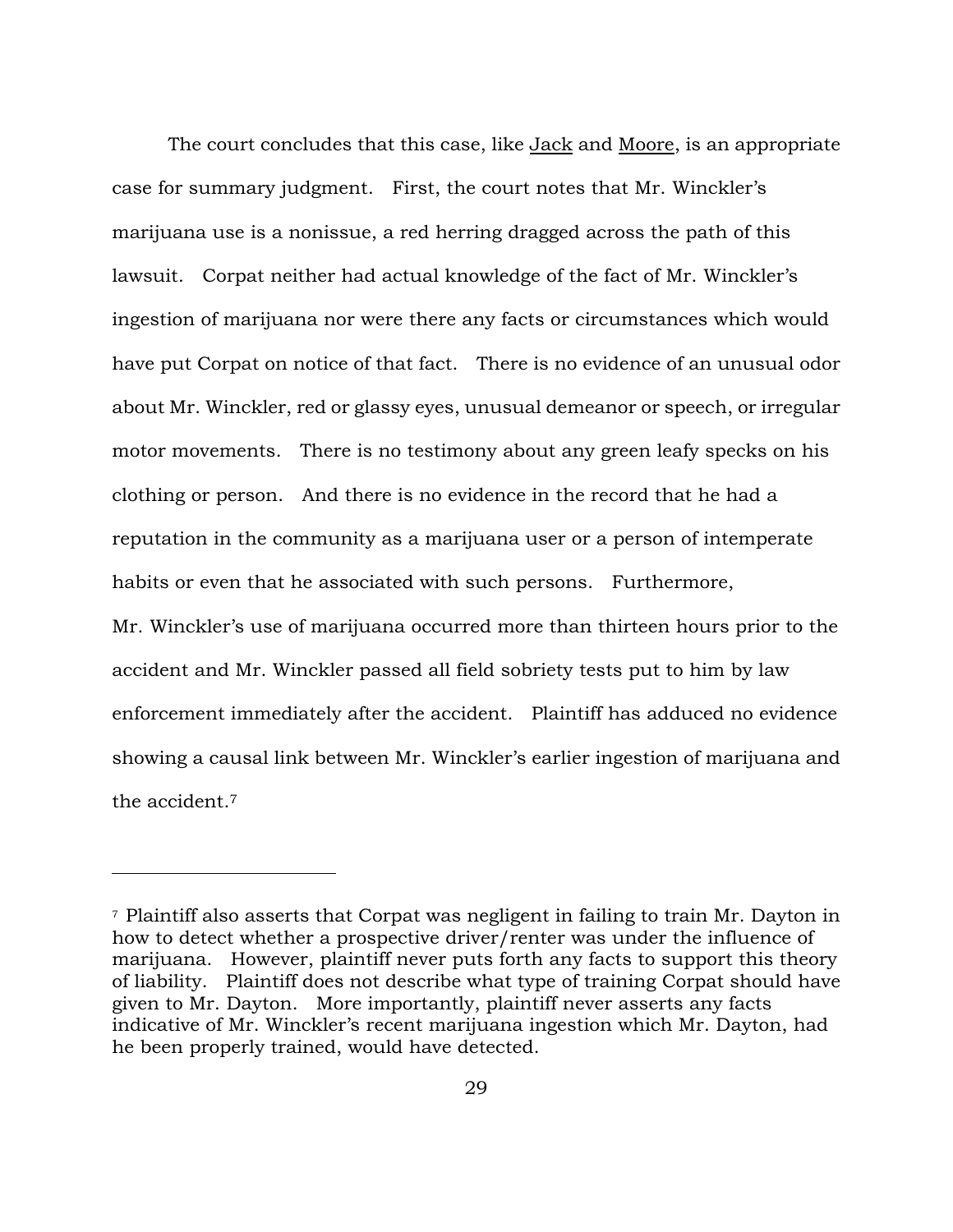Second, the condition of Mr. Winckler's hand is also insufficient to put Corpat on notice of his incompetency to drive. The splint was removable, thus suggesting a less severe temporary or impermanent injury. Mr. Winckler, in fact, drove himself to the Corpat desk at the Jackson Hole airport immediately prior to renting the Impala from Corpat. And Mr. Winckler testified that he in fact had the use of his hand, although he could not "go crazy" with it.

But more fatally for plaintiff, there is no suggestion by plaintiff of any causation between the accident and the splint on Mr. Winckler's hand. There are two suggestions as to why the accident occurred: the highway patrol officer's inference that Mr. Winckler fell asleep at the wheel and Mr. Winckler's suggestion that he lost control because something on the car malfunctioned (perhaps a rear tire popping). Mr. Winckler did not testify that, if his right hand had been uninjured and unsplinted, he could have controlled the vehicle. Plaintiff has submitted no affidavit that would support that assertion. And nowhere in the record is there any shred of evidence that Mr. Winckler lost control of the Corpat vehicle because his right hand was injured and he could not drive the car properly.

As the comments to § 390 of the Restatement (Second) caution, an entruster of a chattel "is liable if, but only if, his conduct is the legal cause of the bodily harm complained of." See RESTATEMENT (SECOND) TORTS § 390, cmt. c (1965); see also Finch v. Canaday, 297 P.2d 594, 598 (Wyo. 1956), (stating "that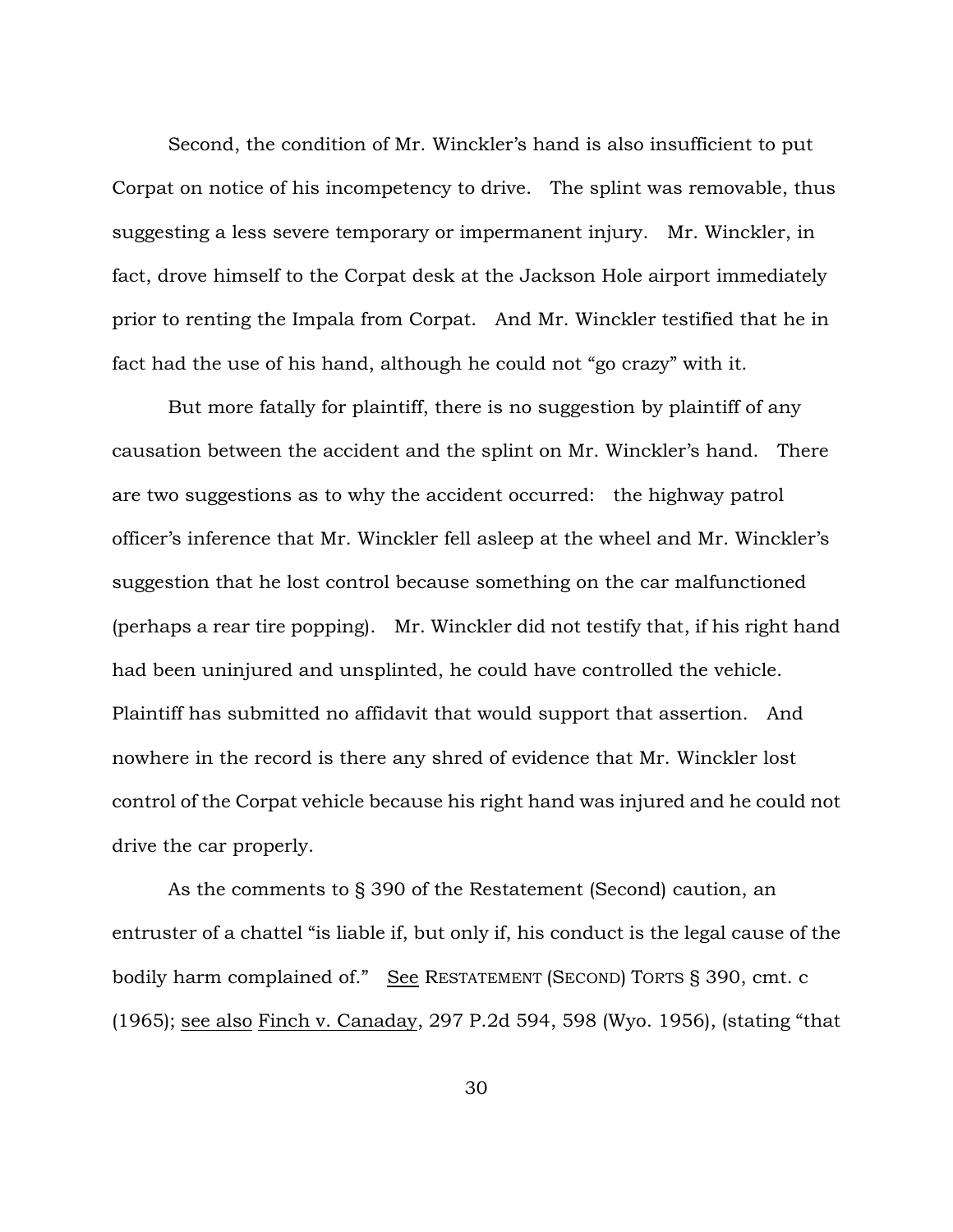the alleged negligence in this case must result from the driver's *incompetency*."). An example helps illustrate the principle. If A lends his vehicle to B, knowing that B suffers from epilepsy and frequently has seizures, A has negligently entrusted the vehicle to B. But if B loses control of the vehicle due to driving it above the speed limit and injures C, A is not liable to C for negligent entrustment because the accident was not caused by B's epilepsy (the incompetency), but rather by B's driving in excess of the speed limit. In such a case, A's breach of duty was not the cause of C's injury—B did not injure C due to suffering an epileptic seizure while driving.

It is the plaintiff's burden to show facts in response to Corpat's motion for summary judgment, by affidavit or other evidence, that Corpat knew or had reason to know that Mr. Winckler was incompetent to drive at the time Corpat entrusted him with its vehicle. See FED. R. CIV. P. 56(c); Finch, 297 P.2d at 600. The elements of plaintiff's *prima facie* negligence claim are "(1) a duty, (2) a violation thereof, (3) which violation is the proximate cause of, (4) injury to the plaintiff." Daily v. Bone, 906 P.2d 1039, 1043 (Wyo. 1995) (citations omitted). Although the court recognizes that negligence is the quintessential question of fact, which is usually reserved for the jury, there must be some evidence from which a reasonable jury could conclude that the presence of the removable splint on Mr. Winckler's hand put Corpat on notice that he was incompetent to drive,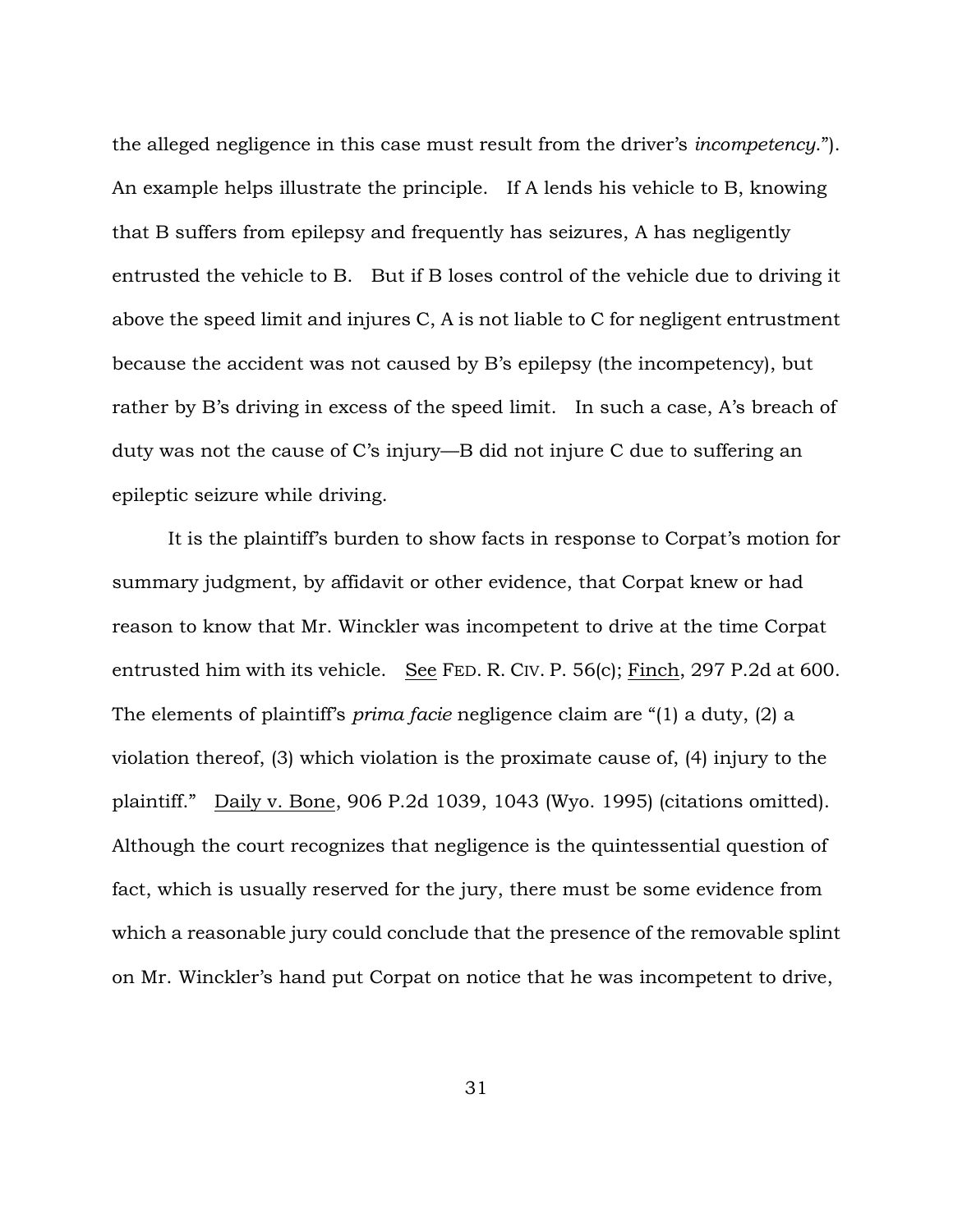and that the condition of Mr. Winckler's hand was the proximate cause of Trisha Mendonca's death.

Alternatively, plaintiff could survive summary judgment by showing that there were facts from which Corpat should have known that Mr. Winckler was under the influence of marijuana when he rented the car and that his marijuana ingestion contributed to the accident. The plaintiff has failed to contravene Corpat's showing as to duty, breach of duty, and proximate causation on both of these possible bases of liability. Accordingly, summary judgment should issue in favor of Corpat.

#### **CONCLUSION**

Based on the foregoing law and analysis, this court respectfully recommends that the motion for summary judgment [Docket No. 30] by defendant Corpat, Inc. d/b/a Alamo/National Car Rental should be granted and that judgment be issued in Corpat's favor.

## **NOTICE OF RIGHT TO APPEAL**

The parties have fourteen (14) days after service of this Report and Recommendation to file written objections pursuant to 28 U.S.C.  $\S$  636(b)(1)(B), unless an extension of time for good cause is obtained. See Fed. R. Civ. P. 72(b). A party may respond to another party's objections within fourteen (14) days of being served with a copy. Id. Failure to file timely objections will result in the waiver of the right to appeal questions of fact. Id. Objections must be timely